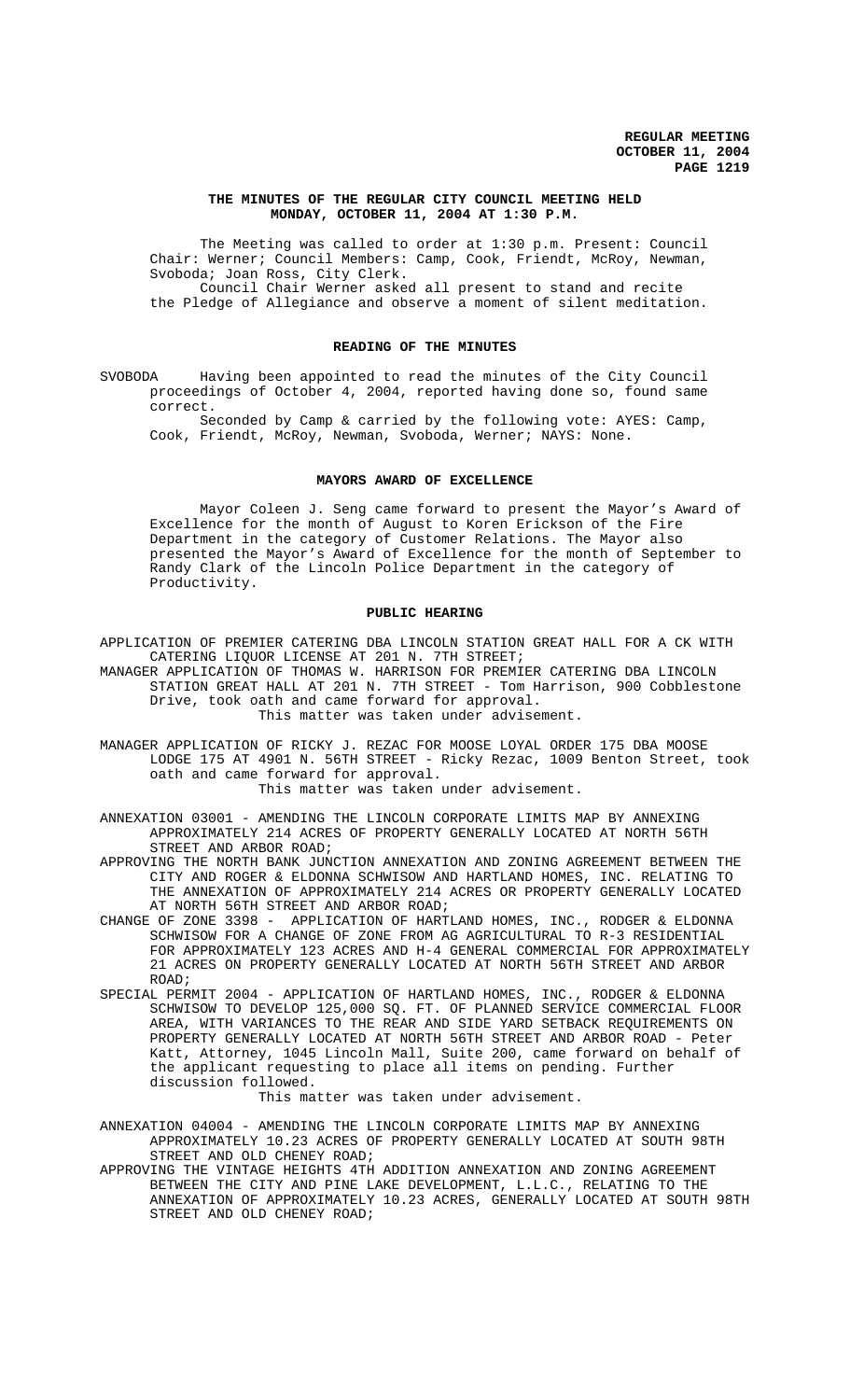CHANGE OF ZONE 04021 - APPLICATION OF PINE LAKE DEVELOPMENT, L.L.C. FOR A CHANGE OF ZONE FROM AG AGRICULTURAL AND AGR AGRICULTURAL RESIDENTIAL TO R-3 RESIDENTIAL FOR APPROXIMATELY 10.23 ACRES GENERALLY LOCATED AT SOUTH 98TH STREET AND OLD CHENEY ROAD;

SPECIAL PERMIT 1762B - APPLICATION OF PINE LAKE DEVELOPMENT L.L.C. TO AMEND THE VINTAGE HEIGHTS COMMUNITY UNIT PLAN TO EXPAND THE BOUNDARY OF THE COMMUNITY UNIT PLAN AND WAIVERS TO THE PRELIMINARY PLAT PROCESS, WASTEWATER COLLECTION SYSTEM, SANITARY SEWER RUNNING OPPOSITE STREET GRADES IN VINE CLIFF DRIVE, TRANSFER OF SANITARY SEWER FROM ONE BASIN TO ANOTHER, DEAD-END STREET TO HAVE A 60' MINIMUM RADIUS TURNAROUND, LOTS EXCEEDING A MAXIMUM DEPTH OF THREE TIMES ITS WIDTH FOR LOTS 11 AND 12, BLOCK 33, AND MINIMUM LOT DEPTH OF LESS THAN 120 FEET FOR LOTS ABUTTING A MAJOR STREET FOR LOTS 8 AND 9, BLOCK 33, ON PROPERTY GENERALLY LOCATED AT SOUTH 98TH STREET AND OLD CHENEY ROAD - Brian Corzine, 2202 Fletcher Avenue, with Engineering Design Consultants, came forward on behalf of the developer for approval. Further discussion followed.

Dennis Summers, 5801 South 88<sup>th</sup> Street, Secretary of Vintage Heights Home Owners Association, came forward in opposition and to express the neighborhoods concerns with this proposed change. Further discussion followed.

Bob McLean, 6031 South 88th Street, resident of Vintage Heights, came forward in opposition and to express his concerns with this proposed change. Further discussion followed.

Glenn Cekal, 1420 "C" Street, came forward in opposition and to express his concerns on this matter.

Marvin Krout, Director of Planning Department, came forward to answer questions of the Council. Further discussion followed.

Brian Corzine, came forward for rebuttal. Further discussion followed.

Bob Lewis, 3801 Union Drive, with Hampton Development Services, came forward to help answer questions regarding the proposed lift station. Further discussion followed.

This matter was taken under advisement.

APPROVING A LICENSE AGREEMENT BETWEEN THE CITY AND ALLTEL FOR THE PLACEMENT OF TELECOMMUNICATIONS FACILITIES TO BE LOCATED ON CITY PROPERTY AT MAX ROPER PARK;

APPROVING A LICENSE AGREEMENT BETWEEN THE CITY AND ALLTEL FOR THE PLACEMENT OF TELECOMMUNICATIONS FACILITIES TO BE LOCATED ON CITY PROPERTY AT STAR CITY SHORES - Dana Roper, City Attorney, came forward to help answer questions of the Council. Further discussion followed. This matter was taken under advisement.

SPECIAL PERMIT 04035 - APPLICATION OF CHRIS KODAD AND BELIEVER'S FELLOWSHIP CHURCH TO DEVELOP ANDREA'S COURT COMMUNITY UNIT PLAN CONSISTING OF 32 TOWNHOUSE UNITS AND A CHURCH, WITH REQUESTED WAIVERS TO ELIMINATE THE PRELIMINARY PLAT PROCESS, DETENTION/RETENTION STORAGE FOR STORM WATER, SIDEWALKS ON BOTH SIDES OF THE PRIVATE ROADWAY, MINIMUM LOT AREA, CUL-DE-SAC GEOMETRY, AND THE REQUIRED YARD SETBACKS, ON PROPERTY GENERALLY LOCATED AT 40TH AND SUPERIOR STREETS - Ron Ross and Gus Ponstingl, with Ross Engineering, came forward on behalf of the applicant for approval. Further discussion followed.

Dan Thompson, 4926 Greenwood Street, Pastor of Believer's Fellowship Church, came forward in support.

Almon Conover,  $4100 \text{ N. } 44^{\text{th}}$  Street, came forward in opposition. Marion Casburn, 3820 N.  $42^{\text{nd}}$  Street, came forward in opposition. David Tinius, 4121 N. 42<sup>nd</sup> Street, came forward in opposition. Glenn Cekal, 1420 "C" Street, came forward in opposition. Nicole Fleck-Tooze, Public Works & Utilities, came forward to help

answer questions of the Council. Further discussion followed. Ron Ross and Gus Ponstingl came forward for rebuttal. Further

discussion followed. This matter was taken under advisement.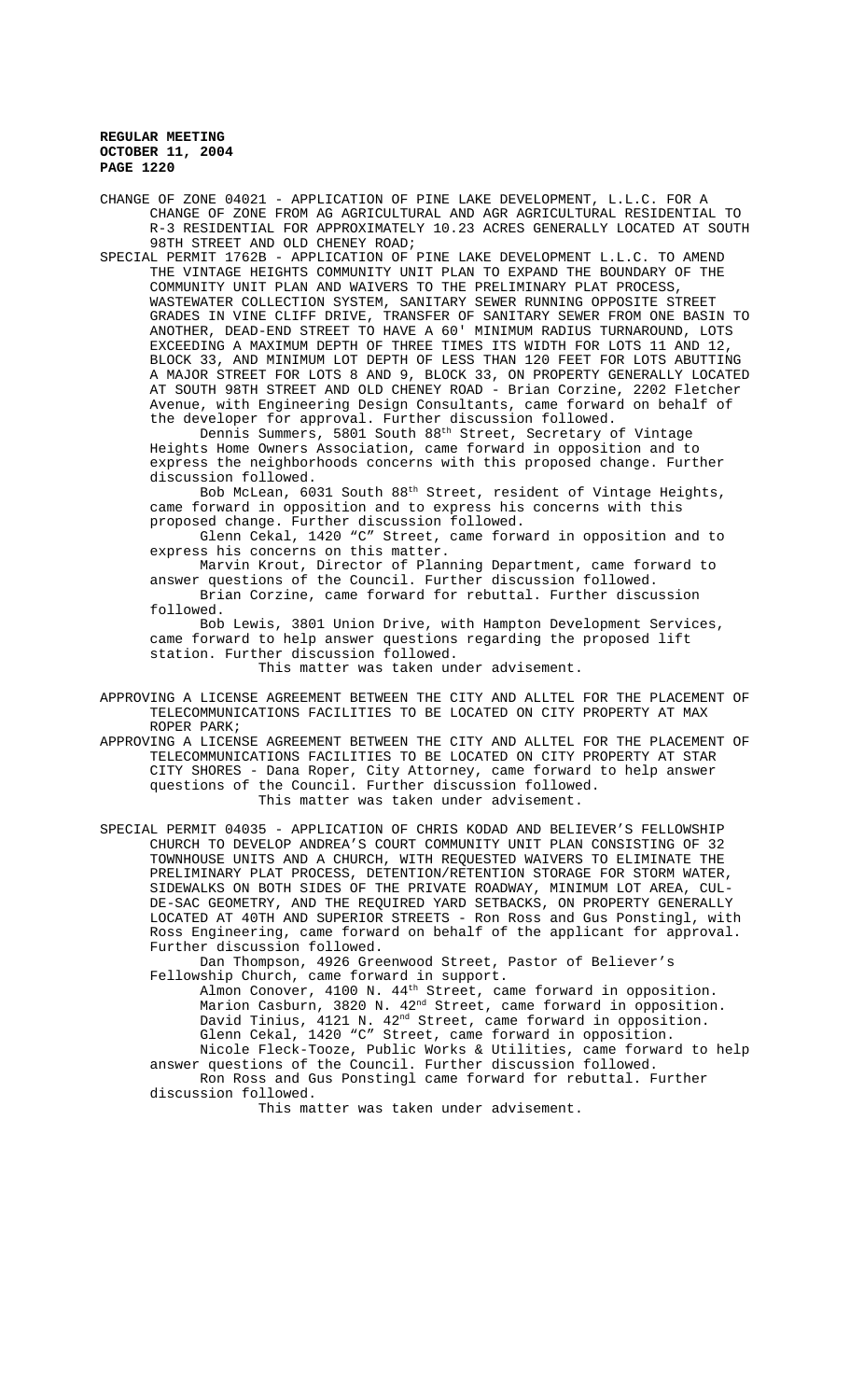ACCEPTING THE REPORT OF NEW AND PENDING CLAIMS AGAINST THE CITY AND APPROVING DISPOSITION OF CLAIMS SET FORTH THEREIN FOR THE PERIOD OF SEPTEMBER 16 - 30, 2004 - Elizabeth Fitzgerald, 1340 N. 44<sup>th</sup> Street, Apartment 5, came forward regarding her claim against the city and expressed her concerns regarding this matter. Further discussion followed.

Dana Roper, City Attorney, came forward to answer questions of the Council. Further discussion followed.

This matter was taken under advisement.

## **MISCELLANEOUS BUSINESS**

Mike Morrison, 2055 "S" Street, came forward to express his concerns regarding people not being able to pay their property taxes and their houses being seized by the City. Further discussion followed. This matter was taken under advisement.

Glenn Cekal, 1420 "C" Street, came forward to express his concerns with the recent bond issue, blighted areas in Lincoln, and also of the LES rate increase.

This matter was taken under advisement.

**\*\* END OF PUBLIC HEARING \*\***

# **COUNCIL ACTION**

#### **LIQUOR RESOLUTIONS**

APPLICATION OF RIB RANCH, INC. DBA RIB RANCH FOR A CLASS I LIQUOR LICENSE AT 6440 O STREET - CLERK read the following resolution, introduced by Jon

Camp, who moved its adoption for approval:<br>A-83027 BE IT RESOLVED by the City Council o BE IT RESOLVED by the City Council of the City of Lincoln, Nebraska:

That after hearing duly had as required by law, consideration of the facts of this application, the Nebraska Liquor Control Act, and the pertinent City ordinances, the City Council recommends that the application of Rib Ranch, Inc. dba Rib Ranch for a Class "I" liquor license at 6440 O Street, Lincoln, Nebraska, for the license period ending April 30, 2005, be approved with the condition that the premise complies in every respect with all city and state regulations. The City Clerk is directed to transmit a copy of this resolution to the Nebraska Liquor Control Commission.

Introduced by Jon Camp Seconded by Newman & carried by the following vote: AYES: Camp, Friendt, Newman, Werner; NAYS: None; ABSENT: Cook, McRoy, Svoboda.

MANAGER APPLICATION OF TODD S. CARKOSKI FOR RIB RANCH, INC. DBA RIB RANCH AT 6440 O STREET - CLERK read the following resolution, introduced by Jon

Camp, who moved its adoption for approval:<br>A-83028 WHEREAS, Rib Ranch, Inc. dba Rib Ran WHEREAS, Rib Ranch, Inc. dba Rib Ranch located at 6440 O Street, Lincoln, Nebraska has been approved for a Retail Class "I" liquor

license, and now requests that Todd S. Carkoski be named manager;

WHEREAS, Todd S. Carkoski appears to be a fit and proper person to manage said business.

NOW, THEREFORE, BE IT RESOLVED by the City Council of the City of Lincoln, Nebraska:

That after hearing duly had as required by law, consideration of the facts of this application, the Nebraska Liquor Control Act, and the pertinent City ordinances, the City Council recommends that Todd S. Carkoski be approved as manager of this business for said licensee. The City Clerk is directed to transmit a copy of this resolution to the Nebraska Liquor Control Commission.

Introduced by Jon Camp Seconded by Newman & carried by the following vote: AYES: Camp, Friendt, McRoy, Newman, Svoboda, Werner; NAYS: None; ABSENT: Cook.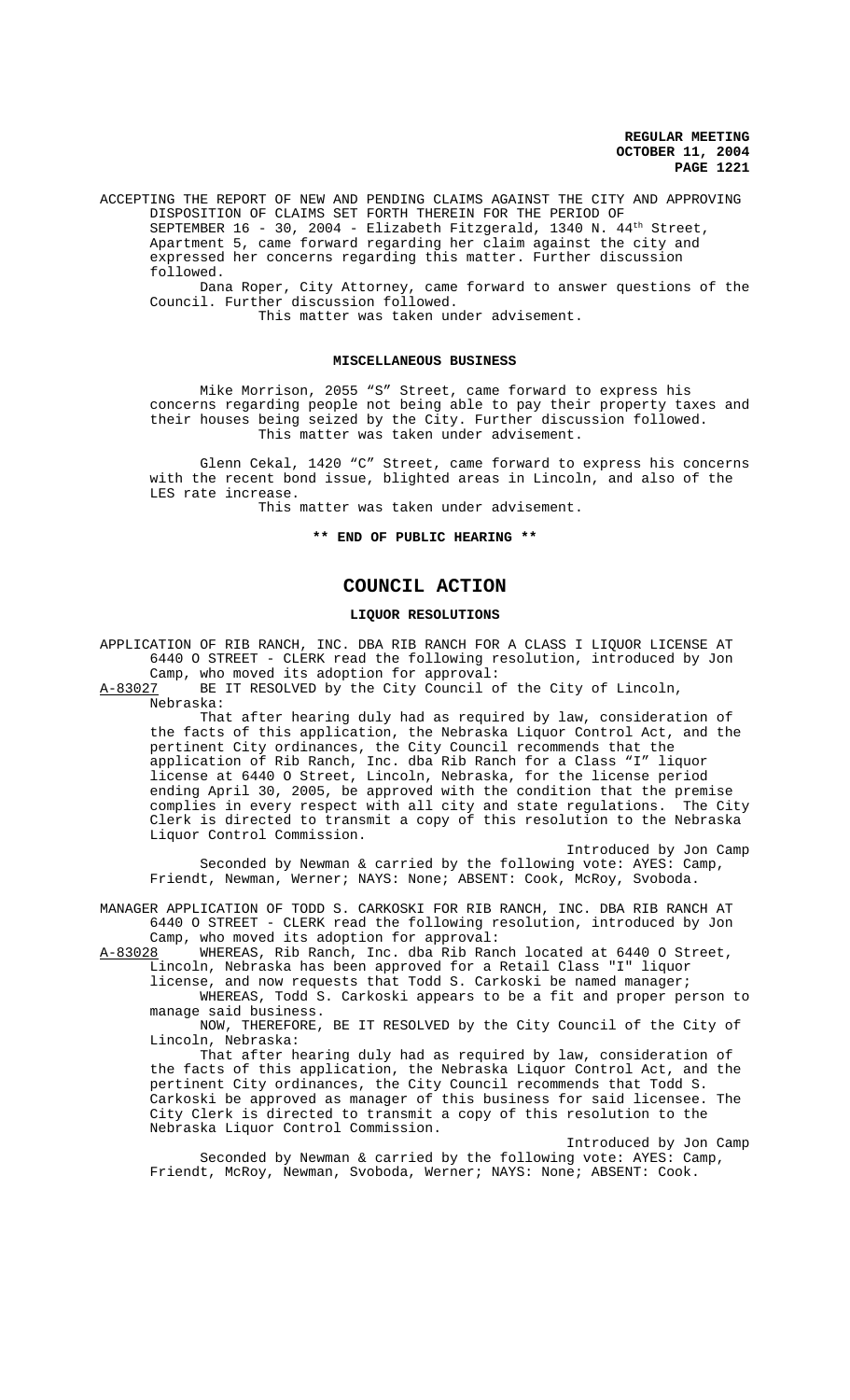APPLICATION OF PREMIER CATERING DBA LINCOLN STATION GREAT HALL FOR A CK WITH CATERING LIQUOR LICENSE AT 201 N. 7TH STREET - CLERK read the following resolution, introduced by Jon Camp, who moved its adoption for approval:<br>A-83029 BE IT RESOLVED by the City Council of the City of Lincoln, BE IT RESOLVED by the City Council of the City of Lincoln, Nebraska:

That after hearing duly had as required by law, consideration of the facts of this application, the Nebraska Liquor Control Act, and the pertinent City ordinances, the City Council recommends that the application of Premier Catering dba Lincoln Station Great Hall for a Class "CK" with catering liquor license at 201 N. 7th Street, Lincoln, Nebraska, for the license period ending October 31, 2004, be approved with the condition that the premise complies in every respect with all city and state regulations. The City Clerk is directed to transmit a copy of this resolution to the Nebraska Liquor Control Commission. Introduced by Jon Camp

Seconded by Newman & carried by the following vote: AYES: Camp, Cook, Friendt, McRoy, Newman, Svoboda, Werner; NAYS: None.

MANAGER APPLICATION OF THOMAS W. HARRISON FOR PREMIER CATERING DBA LINCOLN STATION GREAT HALL AT 201 N. 7TH STREET - CLERK read the following

resolution, introduced by Jon Camp, who moved its adoption for approval:<br>A-83030 WHEREAS, Premier Catering dba Lincoln Station Great Hall located WHEREAS, Premier Catering dba Lincoln Station Great Hall located at 201 N. 7th Street, Lincoln, Nebraska has been approved for a Retail Class "CK" with catering liquor license, and now requests that Thomas W. Harrison be named manager;

WHEREAS, Thomas W. Harrison appears to be a fit and proper person to manage said business.

NOW, THEREFORE, BE IT RESOLVED by the City Council of the City of Lincoln, Nebraska:

That after hearing duly had as required by law, consideration of the facts of this application, the Nebraska Liquor Control Act, and the pertinent City ordinances, the City Council recommends that Thomas W. Harrison be approved as manager of this business for said licensee. The City Clerk is directed to transmit a copy of this resolution to the Nebraska Liquor Control Commission.

Introduced by Jon Camp Seconded by Newman & carried by the following vote: AYES: Camp, Cook, Friendt, McRoy, Newman, Svoboda, Werner; NAYS: None.

MANAGER APPLICATION OF RICKY J. REZAC FOR MOOSE LOYAL ORDER 175 DBA MOOSE LODGE 175 AT 4901 N. 56TH STREET - CLERK read the following resolution, introduced by Jon Camp, who moved its adoption for approval:

A-83031 WHEREAS, Moose Loyal Order 175 dba Moose Lodge 175 located at 4901 N. 56th Street, Lincoln, Nebraska has been approved for a Retail Class "C" liquor license, and now requests that Ricky J. Rezac be named manager;

WHEREAS, Ricky J. Rezac appears to be a fit and proper person to manage said business.

NOW, THEREFORE, BE IT RESOLVED by the City Council of the City of Lincoln, Nebraska:

That after hearing duly had as required by law, consideration of the facts of this application, the Nebraska Liquor Control Act, and the pertinent City ordinances, the City Council recommends that Ricky J. Rezac be approved as manager of this business for said licensee. The City Clerk is directed to transmit a copy of this resolution to the Nebraska Liquor Control Commission.

Introduced by Jon Camp Seconded by Newman & carried by the following vote: AYES: Camp, Cook, Friendt, McRoy, Newman, Svoboda, Werner; NAYS: None.

# ORDINANCES - 2<sup>ND</sup> READING & ASSOCIATED RESOLUTIONS

ANNEXATION 03001 - AMENDING THE LINCOLN CORPORATE LIMITS MAP BY ANNEXING APPROXIMATELY 214 ACRES OF PROPERTY GENERALLY LOCATED AT NORTH 56TH STREET AND ARBOR ROAD. (IN CONNECTION 04R-273, 04-189, 04R-272) - PRIOR to reading:

COOK Moved to place on pending.

Seconded by Friendt & carried by the following vote: AYES: Camp, Cook, Friendt, McRoy, Newman, Svoboda, Werner; NAYS: None.

CLERK Read an ordinance, introduced by Ken Svoboda, annexing and including the below described land as part of the City of Lincoln,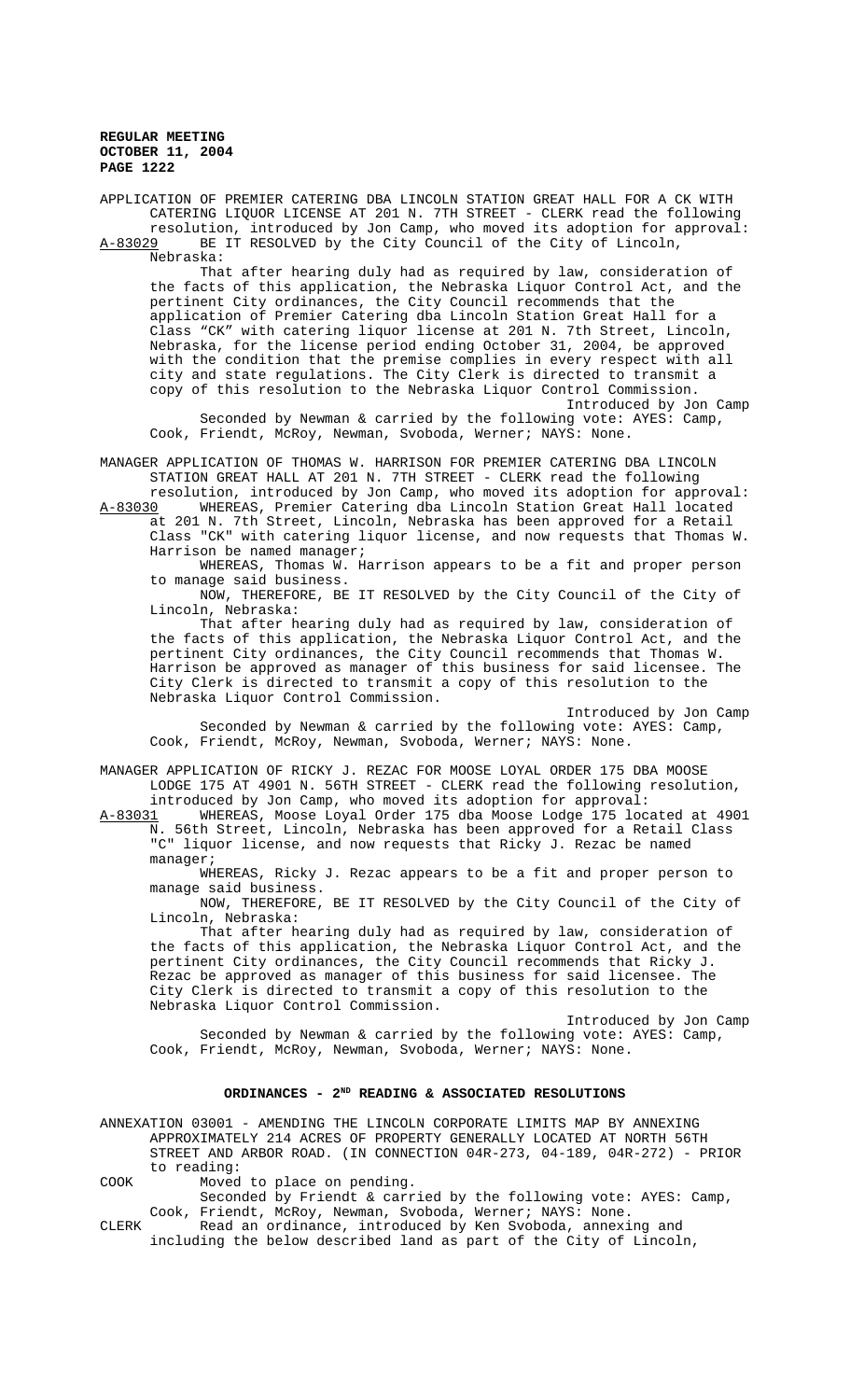Nebraska and amending the Corporate Limits Map attached to and made a part of Ordinance No. 18208, to reflect the extension of the corporate limits boundary of the City of Lincoln, Nebraska established and shown thereon, the second time.

- APPROVING THE NORTH BANK JUNCTION ANNEXATION AND ZONING AGREEMENT BETWEEN THE CITY AND ROGER & ELDONNA SCHWISOW AND HARTLAND HOMES, INC. RELATING TO THE ANNEXATION OF APPROXIMATELY 214 ACRES OR PROPERTY GENERALLY LOCATED AT NORTH 56TH STREET AND ARBOR ROAD. (IN CONNECTION W/04-188, 04-189, 04R-272) - PRIOR to reading:
- COOK Moved to place on pending. Seconded by Friendt & carried by the following vote: AYES: Camp, Cook, Friendt, McRoy, Newman, Svoboda, Werner; NAYS: None.
- CHANGE OF ZONE 3398 APPLICATION OF HARTLAND HOMES, INC., RODGER & ELDONNA SCHWISOW FOR A CHANGE OF ZONE FROM AG AGRICULTURAL TO R-3 RESIDENTIAL FOR APPROXIMATELY 123 ACRES AND H-4 GENERAL COMMERCIAL FOR APPROXIMATELY 21 ACRES ON PROPERTY GENERALLY LOCATED AT NORTH 56TH STREET AND ARBOR ROAD. (IN CONNECTION W/04-188, 04R-273, 04R-272) - PRIOR to reading: COOK Moved to place on pending.
- Seconded by Friendt & carried by the following vote: AYES: Camp, Cook, Friendt, McRoy, Newman, Svoboda, Werner; NAYS: None.
- CLERK Read an ordinance, introduced by Ken Svoboda, amending the Lincoln Zoning District Maps attached to and made a part of Title 27 of the Lincoln Municipal Code, as provided by Section 27.05.020 of the Lincoln Municipal Code, by changing the boundaries of the districts established and shown thereon, the second time.
- SPECIAL PERMIT 2004 APPLICATION OF HARTLAND HOMES, INC., RODGER & ELDONNA SCHWISOW TO DEVELOP 125,000 OF PLANNED SERVICE COMMERCIAL FLOOR AREA, WITH VARIANCES TO THE REAR AND SIDE YARD SETBACK REQUIREMENTS ON PROPERTY GENERALLY LOCATED AT NORTH 56TH STREET AND ARBOR ROAD. (IN CONNECTION W/04-188, 04R-273, 04R-189, 04R-272) - PRIOR to reading:
- COOK Moved to place on pending. Seconded by Friendt & carried by the following vote: AYES: Camp, Cook, Friendt, McRoy, Newman, Svoboda, Werner; NAYS: None.
- ANNEXATION 04004 AMENDING THE LINCOLN CORPORATE LIMITS MAP BY ANNEXING APPROXIMATELY 10.23 ACRES OF PROPERTY GENERALLY LOCATED AT SOUTH 98TH STREET AND OLD CHENEY ROAD. (IN CONNECTION W/04R-274, 04-191, 04R-271) - CLERK read an ordinance, introduced by Ken Svoboda, annexing and including the below described land as part of the City of Lincoln, Nebraska and amending the Corporate Limits Map attached to and made a part of Ordinance No. 18208, to reflect the extension of the corporate limits boundary of the City of Lincoln, Nebraska established and shown thereon, the second time.
- APPROVING THE VINTAGE HEIGHTS 4TH ADDITION ANNEXATION AND ZONING AGREEMENT BETWEEN THE CITY AND PINE LAKE DEVELOPMENT, L.L.C., RELATING TO THE ANNEXATION OF APPROXIMATELY 10.23 ACRES, GENERALLY LOCATED AT SOUTH 98TH STREET AND OLD CHENEY ROAD. (IN CONNECTION W/04-190, 04-191, 04R-271) - PRIOR to reading:
- COOK Moved to delay action for 1 week to 10/18/04. Seconded by Camp & carried by the following vote: AYES: Camp, Cook, Friendt, McRoy, Newman, Svoboda, Werner; NAYS: None.
- CHANGE OF ZONE 04021 APPLICATION OF PINE LAKE DEVELOPMENT, L.L.C. FOR A CHANGE OF ZONE FROM AG AGRICULTURAL AND AGR AGRICULTURAL RESIDENTIAL TO R-3 RESIDENTIAL FOR APPROXIMATELY 10.23 ACRES GENERALLY LOCATED AT SOUTH 98TH STREET AND OLD CHENEY ROAD. (IN CONNECTION W/04-190, 04R-274, 04R-271) - CLERK read an ordinance, introduced by Ken Svoboda, amending the Lincoln Zoning District Maps attached to and made a part of Title 27 of the Lincoln Municipal Code, as provided by Section 27.05.020 of the Lincoln Municipal Code, by changing the boundaries of the districts established and shown thereon, the second time.
- SPECIAL PERMIT 1762B APPLICATION OF PINE LAKE DEVELOPMENT L.L.C. TO AMEND THE VINTAGE HEIGHTS COMMUNITY UNIT PLAN TO EXPAND THE BOUNDARY OF THE COMMUNITY UNIT PLAN AND WAIVERS TO THE PRELIMINARY PLAT PROCESS, WASTEWATER COLLECTION SYSTEM, SANITARY SEWER RUNNING OPPOSITE GREET GRADES IN VINE CLIFF DRIVE, TRANSFER OF SANITARY SEWER FROM ONE BASIN TO ANOTHER, DEAD-END STREET TO HAVE A 60' MINIMUM RADIUS TURNAROUND, LOTS EXCEEDING A MAXIMUM DEPTH OF THREE TIMES ITS WIDTH FOR LOTS 11 AND 12,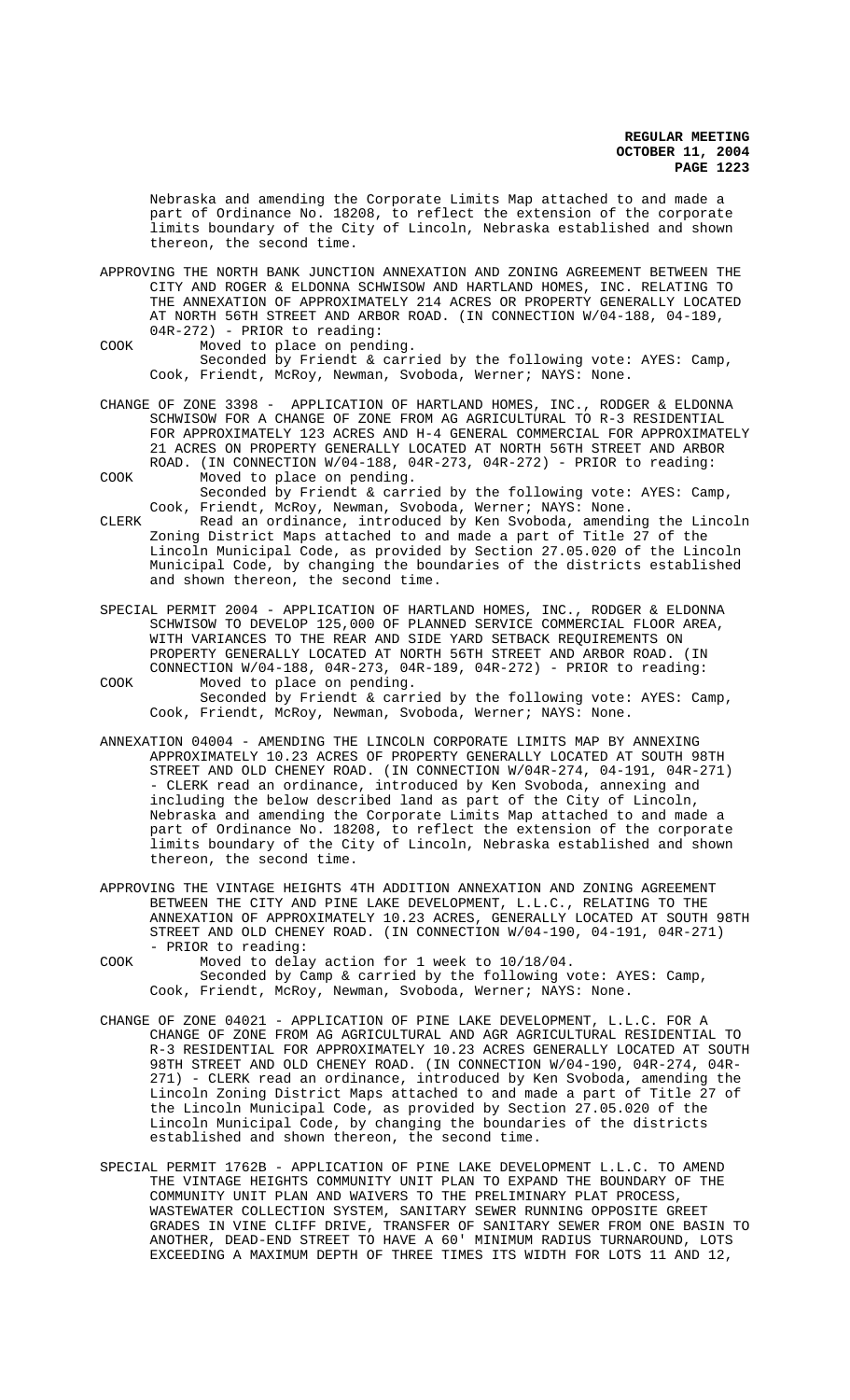BLOCK 33, AND MINIMUM LOT DEPTH OF LESS THAN 120 FEET FOR LOTS ABUTTING A MAJOR STREET FOR LOTS 8 AND 9, BLOCK 33, ON PROPERTY GENERALLY LOCATED AT SOUTH 98TH STREET AND OLD CHENEY ROAD. (IN CONNECTION W/04-190, 04R-274, 04-191) - PRIOR to reading:

COOK Moved to delay action for 1 week to 10/18/04. Seconded by Camp & carried by the following vote: AYES: Camp, Cook, Friendt, McRoy, Newman, Svoboda, Werner; NAYS: None.

- APPROVING A LICENSE AGREEMENT BETWEEN THE CITY AND ALLTEL FOR THE PLACEMENT OF TELECOMMUNICATIONS FACILITIES TO BE LOCATED ON CITY PROPERTY AT MAX ROPER PARK - CLERK read an ordinance, introduced by Ken Svoboda, accepting and approving the License Agreements between the City of Lincoln, Nebraska, a municipal corporation, and Alltel Communications of Nebraska, Inc. for the placement of telecommunications facilities upon City property at Max Roper Park located at I-180 and Adams Street, and authorizing the Mayor to sign such License Agreement on behalf of the City, the second time.
- APPROVING A LICENSE AGREEMENT BETWEEN THE CITY AND ALLTEL FOR THE PLACEMENT OF TELECOMMUNICATIONS FACILITIES TO BE LOCATED ON CITY PROPERTY AT STAR CITY SHORES - CLERK read an ordinance, introduced by Ken Svoboda, accepting and approving the License Agreements between the City of Lincoln, Nebraska, a municipal corporation, and Alltel Communications of Nebraska, Inc. For the placement of telecommunications facilities upon City property at Star City Shores located at 27<sup>th</sup> and Highway 2, and authorizing the Mayor to sign such License Agreement on behalf of the City, the second time.

### **RESOLUTIONS**

SPECIAL PERMIT 04035 - APPLICATION OF CHRIS KODAD AND BELIEVER'S FELLOWSHIP CHURCH TO DEVELOP ANDREA'S COURT COMMUNITY UNIT PLAN CONSISTING OF 32 TOWNHOUSE UNITS AND A CHURCH, WITH REQUESTED WAIVERS TO ELIMINATE THE PRELIMINARY PLAT PROCESS, DETENTION/RETENTION STORAGE FOR STORM WATER, SIDEWALKS ON BOTH SIDES OF THE PRIVATE ROADWAY, MINIMUM LOT AREA, CUL-DE-SAC GEOMETRY, AND THE REQUIRED YARD SETBACKS, ON PROPERTY GENERALLY LOCATED AT 40TH AND SUPERIOR STREETS - PRIOR to reading:<br>NEWMAN Moved to place on pending. NEWMAN Moved to place on pending. Seconded by Cook & **LOST** by the following vote: AYES: Cook, Newman; NAYS: Camp, Friendt, McRoy, Svoboda, Werner.<br>SVOBODA Moved to Amend Bill No. 04R-241. Moved to Amend Bill No. 04R-241. Seconded by Newman & carried by the following vote: AYES: Cook, Friendt, McRoy, Newman, Svoboda, Werner; NAYS: Camp. CLERK Read the following resolution, introduced by Glenn Friendt, who moved its adoption:<br><u>A-83032</u> WHEREAS, Chri WHEREAS, Chris Kodad and Believer's Fellowship Church have submitted an application designated as Special Permit No. 04035 for authority to develop Andrea's Court Community Unit Plan consisting of 32 townhouse units and a church, with requested waivers to eliminate the preliminary plat process, detention/retention storage for storm water, sidewalks on both sides of the private roadway, minimum lot area, culde-sac geometry, and the required yard setbacks on property generally located at 40th and Superior Streets, and legally described to wit: The remaining portion of Lot 1, Hanson-Jordan Addition, located in the Northeast Quarter of Section 7, Township 10 North, Range 7 East of the 6th P.M., Lancaster County, Nebraska, more particularly described as follows: Beginning at a found 3/4" pipe, being the southeast corner of the remaining portion of Lot 1, Hanson-Jordan Addition to the City of Lincoln or the northeast corner of Lot 75 I.T., all located in the Northeast Quarter of Section 7, Township 10 North, Range 7 East of the 6th P.M., Lancaster County, Nebraska and said point is on the west right-of-way line of North 40th Street; thence north 89 degrees 43 minutes 34 seconds west (an assumed bearing) and on the south line of the remaining portion of Lot 1 of said Hanson-Jordan Addition or the north line of Lot 75 I.T. of said Section 7, a distance of 719.18 feet to a found 1" pipe being the point of non-tangent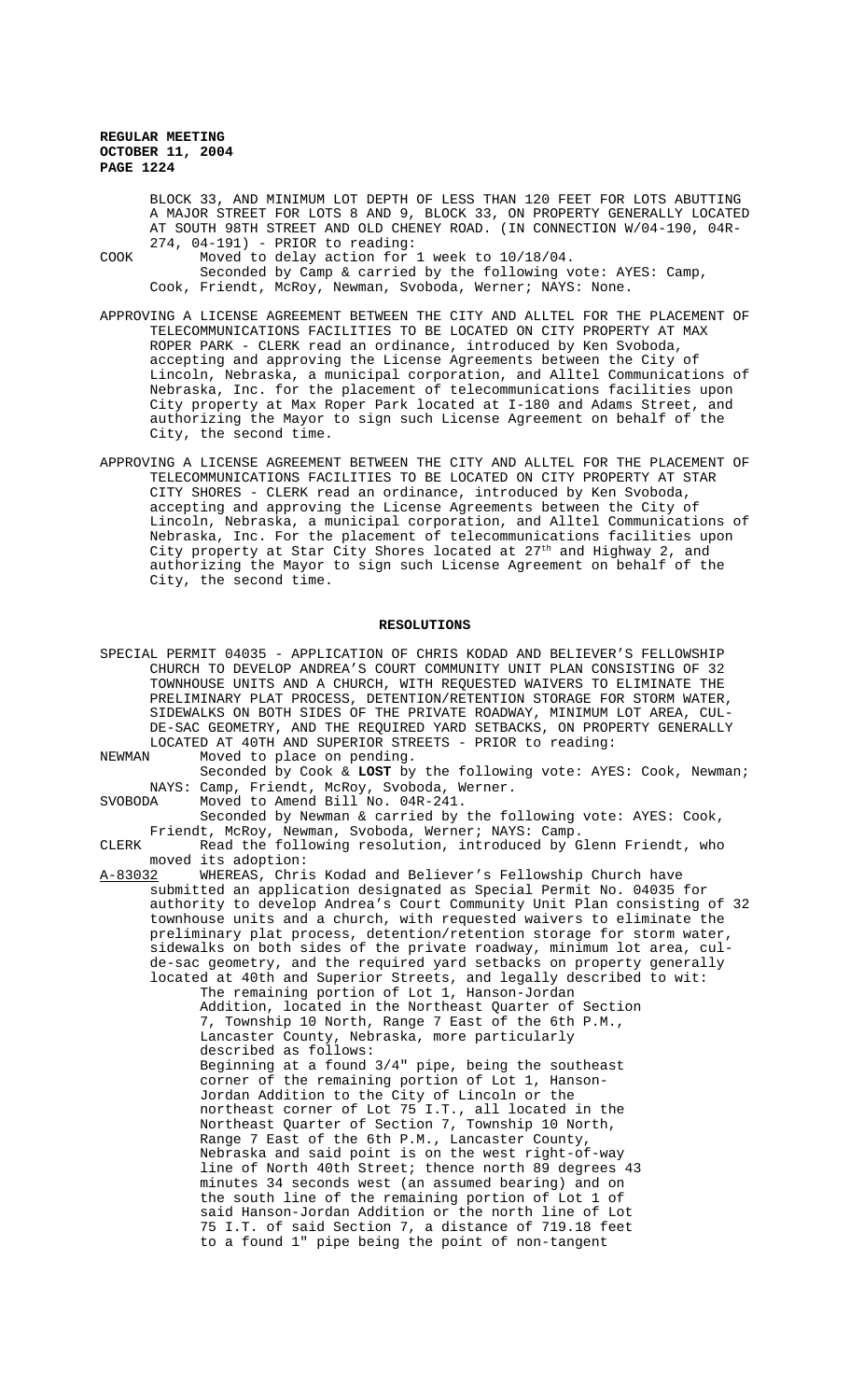curvature; thence on a curve to the right, and on the south line of the remaining portion of Lot 1 of said Hanson-Jordan Addition or the north line of Lot 75 I.T. of said Section 7, having a radius of 256.48 feet, an arc length of 111.10 feet and a central angle of 24 degrees 49 minutes 05 seconds, with a chord bearing of north 77 degrees 01 minutes 27 seconds west, a chord distance of 110.23 feet to a found 1" pipe, being the southwest corner of the remaining portion of Lot 1 or the southeast corner of Outlot "A" of said Hanson-Jordan Addition; thence north 37 degrees 28 minutes 14 seconds east, and on the west line of the remaining portion of Lot 1 or the east inc of outlot "A" of said Hanson-Jordan Addition, distance of 867.79 feet to a found 1" pipe, being the northwest corner of the remaining portion of Lot 1 or the northeast corner of Outlot "A" of said Hanson-Jordan Addition and also said point is on the south right-of-way line of Superior Street; thence north 89 degrees 29 minutes 57 seconds east, and on the north line of the remaining portion of Lot 1 of said Hanson-Jordan Addition or the south right-of-way line of said Superior Street, a distance of 289.73 feet to a found 1" pipe, being the point of non-tangent curvature; thence on a curve to the right, and on the northerly line of the remaining portion of Lot 1 of said Hanson-Jordan Addition or the southerly right-of-way line of said Superior Street, having a radius of 20.00 feet, an arc length of 24.18 feet, and a central angle of 69 degrees 15 minutes 33 seconds, with a chord bearing of south 34 degrees 12 minutes 59 seconds east, a chord distance of 22.73 feet to a found 1" pipe, being a point on the west right-of-way line of said North 40th Street; thence south 00 degrees 18 minutes 48 seconds west, and on the east line of the remaining portion of Lot 1 of said Hanson-Jordan Addition or the west right-of-way line of said North 40th Street, a distance of 700.67 feet to the point of beginning and containing a calculated area of 410,046.25 square feet or 9.413 acres, more or less;

WHEREAS, the real property adjacent to the area included within the site plan for this community unit plan will not be adversely affected; and

WHEREAS, said site plan together with the terms and conditions hereinafter set forth are consistent with the intent and purpose of Title 27 of the Lincoln Municipal Code to promote the public health, safety, and general welfare.

NOW, THEREFORE, BE IT RESOLVED by the City Council of the City of Lincoln, Nebraska:

That the application of Chris Kodad and Believer's Fellowship Church, hereinafter referred to as "Permittee", to develop Andrea's Court Community Unit Plan consisting of 32 townhouse units and a church, on the property legally described above, be and the same is hereby granted under the provisions of Section 27.63.320 and Chapter 27.65 of the Lincoln Municipal Code upon condition that construction and operation of said community unit plan be in strict compliance with said application, the site plan, and the following additional express terms, conditions, and requirements:<br>1. This permit approves:

This permit approves:<br>a. 32 dwelling uni

- 32 dwelling units and a church and the following variances to the Land Subdivision Ordinance and Design Standards: i. Detention/Retention storage for storm water.
- ii. Cul-de-sac geometry. b. The requirement that the Permittee submit a preliminary plat is waived, except that this waiver of the preliminary plat shall only be effective for a period of ten years from the date of the this approval, and shall be of no force or effect thereafter. If any final plat on all or a portion of the approved community unit plan is submitted five years or more after the effective date of the community unit plan, the City may require that a new community unit plan be submitted, pursuant to all the provisions of Section 26.31.015. A new community unit plan may be required if the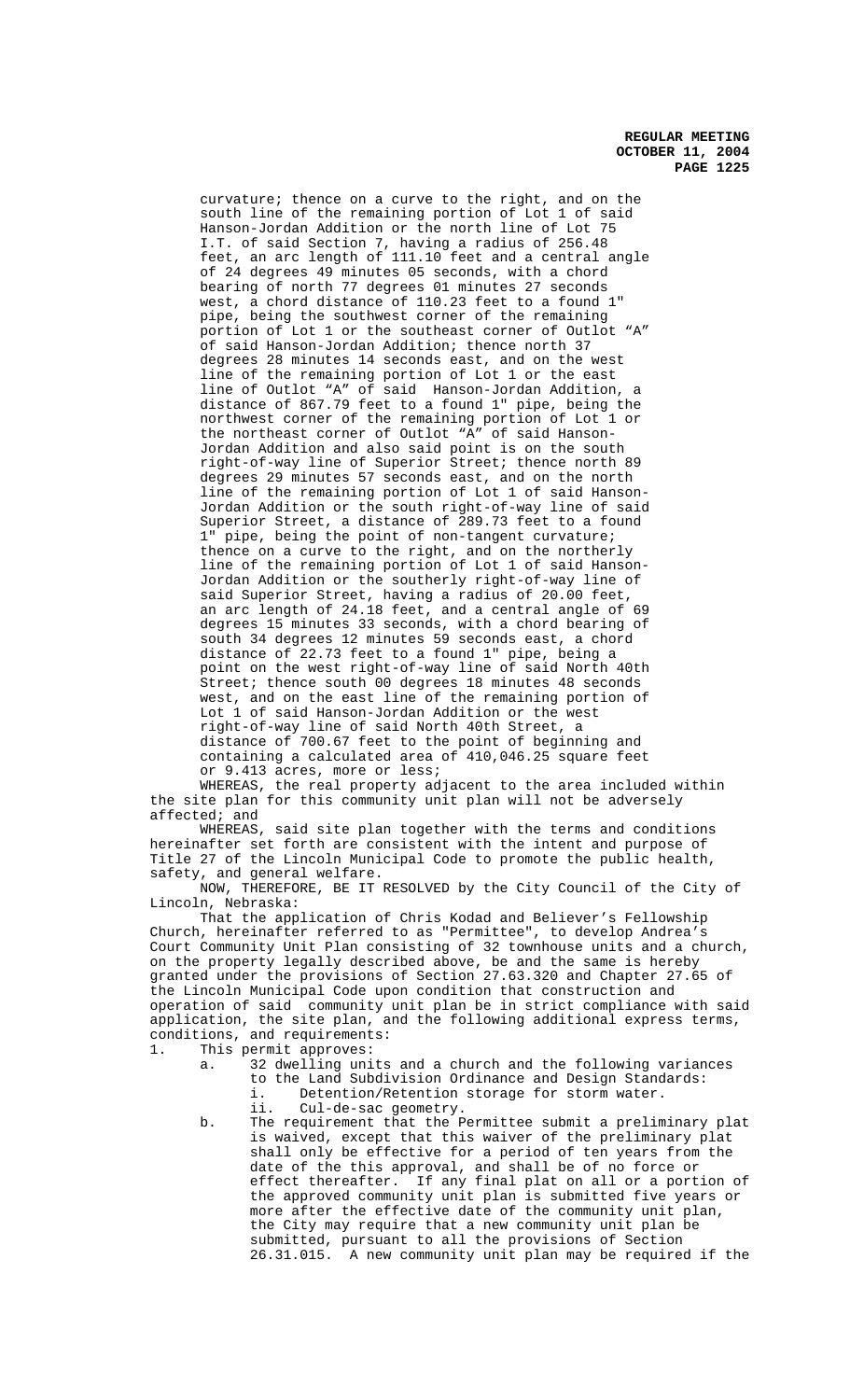subdivision ordinance, the design standards, or the required improvements have been amended by the city; and as a result, the community unit plan as originally approved does not comply with the amended rules and regulations.

2. Final plats will be approved by the Planning Director after: a. You have completed or posted a surety to guarantee the completion of the private roadway improvements, sidewalks, sanitary sewer system, water system, drainage facilities, land preparation and grading, sediment and erosions control measures, drainageway improvements, street lights, landscaping screens, street trees, and street name signs.

- b. The subdivider has signed an agreement that binds the subdivider, its successors and assigns:
	- i. to complete the street paving of the private roadway shown on the final plat within two (2) years following the approval of this final plat.
	- ii. to complete the installation of sidewalks along both sides of the private roadway, the west side of North  $40<sup>th</sup>$  Street, the south side of Superior Street, and the connector sidewalk to the recreational area shown on the final plat within four (4) years following the approval of this final plat.
	- iii. to complete the public water distribution system to serve this plat within two (2) years following the approval of this final plat.
	- iv. to complete the private wastewater collection system to serve this plat within two (2) years following the approval of this final plat.
	- v. to complete the enclosed drainage facilities shown on the approved drainage study to serve this plat within two (2) years following the approval of this final plat.
	- vi. to complete land preparation including open drainageway improvements to serve this plat prior to the installation of utilities and improvements but not more than two (2) years following the approval of this final plat
	- vii. to complete the installation of street lights along the private roadway within this plat within two (2) years following the approval of this final plat.
	- viii. to complete the planting of the street trees along the private roadway, North 40th Street, and Superior Street within this plat within four (4) years following the approval of this final plat.
	- ix. to complete the installation of the street name signs within two (2) years following the approval of this final plat.
	- x. to complete any other public or private improvement or facility required by Chapter 26.23 (Development Standards).
	- xi. to submit to the Director of Public Works a plan showing proposed measures to control sedimentation and erosion and the proposed method to temporarily stabilize all graded land for approval.
	- xii. to complete the public and private improvements shown on the preliminary plat.
	- xiii. to submit to the lot buyers and home builders a copy of the soil analysis.
	- xiv. to pay all design, engineering, labor, material, inspection, and other improvement costs.
	- xv. to comply with the provisions of the Land Preparation and Grading requirements of the Land Subdivision Ordinance.
	- xvi. to properly and continuously maintain and supervise the private facilities which have common use or benefit, and to recognize that there may be additional maintenance issues or costs associated with providing for the proper functioning of storm water facilities as they were designed and constructed within the development, and that these are the responsibility of the land owner.
	- xvii. to relinquish the right of direct vehicular access from Lots 1 and 32 North 40<sup>th</sup> Street, and from Lot 33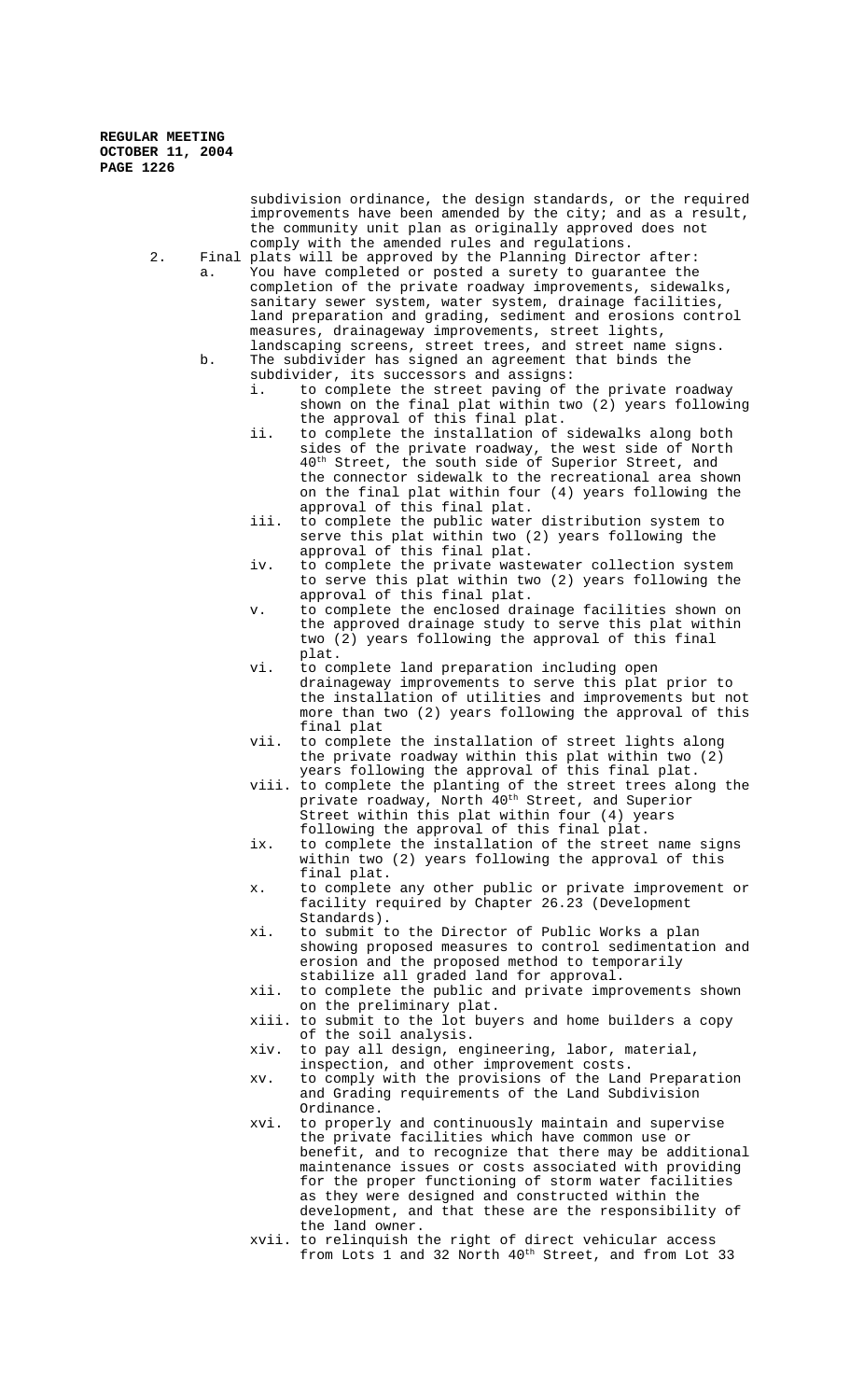to Superior Street, and North 40<sup>th</sup> Street except as shown.

- xviii. to timely complete the public and private improvements and facilities required by Chapter 26.23 of the Land Subdivision Ordinance which have not been waived including but not limited to the list of improvements described above.
- xix. to post the required security to guarantee completion of the required improvements if the improvements are not competed prior to approval of this final plat.
- xx. to contribute the equivalent cost of a 42-inch culvert, or equivalent combination of grading & drainage improvements, toward the improvement of the Salt Creek drainage structure, provided the City uses its best efforts to get a proportionate contribution from other property owners having an impact on Turner Ditch drainage.
- 5. Before receiving building permits:
	- a. The permittee must submit an acceptable, revised final plan including 5 copies.
	- b. Submit a Written Notice of Intent and Stormwater Pollution Prevention Plan for approval to the Lower Platte South NRD.
	- c. Submit an approved Section 404 permit, or a letter from the US Army Corps of Engineers stating such permit is not required.
	- d. The construction plans must conform to the approved plans.
	- e. Final Plats within the area of this community unit plan must be approved by the City.
	- f. Obtain a floodplain fill permit from the Building and Safety Department.
- 6. Before occupying the dwelling units all development and construction must be completed in conformance with the approved plans.
- 7. All privately-owned improvements shall be permanently maintained by the owner or an appropriately established homeowners association approved by the City Attorney.
- 8. The site plan approved by this permit shall be the basis for all interpretations of setbacks, yards, locations of buildings, location of parking and circulation elements, and similar matters.
- 9. The terms, conditions, and requirements of this resolution shall be binding and obligatory upon the Permittee, successors, and assigns. The building official shall report violations to the City Council which may revoke the special permit or take such other action as may be necessary to gain compliance.
- 10. The Permittee shall sign and return the City's letter of acceptance to the City Clerk within 30 days following approval of the special permit, provided, however, said 30-day period may be extended up to six months by administrative amendment. The City Clerk shall file a copy of the resolution approving the special permit and the letter of acceptance with the Register of Deeds, filing fees therefor to be paid in advance by the Permittee.

Introduced by Glenn Friendt Seconded by Svoboda & carried by the following vote: AYES: Camp, Friendt, McRoy, Svoboda; NAYS: Cook, Newman, Werner.

APPROVING AN INTERLOCAL AGREEMENT BETWEEN THE CITY AND COUNTY FOR THE CONSTRUCTION AND MAINTENANCE OF THE YANKEE HILL ROAD PROJECT NO. 701596 FROM 27TH STREET TO 40TH STREET AND 40TH STREET FROM SAN MATEO TO SOUTH OF YANKEE HILL ROAD - CLERK read the following resolution, introduced by

Ken Svoboda, who moved its adoption:<br>A-83033 BE IT RESOLVED by the City Cour BE IT RESOLVED by the City Council of the City of Lincoln, Nebraska:

That the Agreement between the City of Lincoln and Lancaster County to provide for the construction, and maintenance of City Project No. 701596 in Yankee Hill Road from 27th Street to South 40th Street and South 40th Street from San Mateo to south of Yankee Hill Road, upon the terms and conditions as set forth in said Agreement, which is attached hereto marked as Attachment "A" and made a part hereof by reference, is hereby accepted and approved and the Mayor is hereby authorized to execute said Agreement on behalf of the City.

Introduced by Ken Svoboda Seconded by Newman & carried by the following vote: AYES: Camp, Cook, Friendt, McRoy, Newman, Svoboda, Werner; NAYS: None.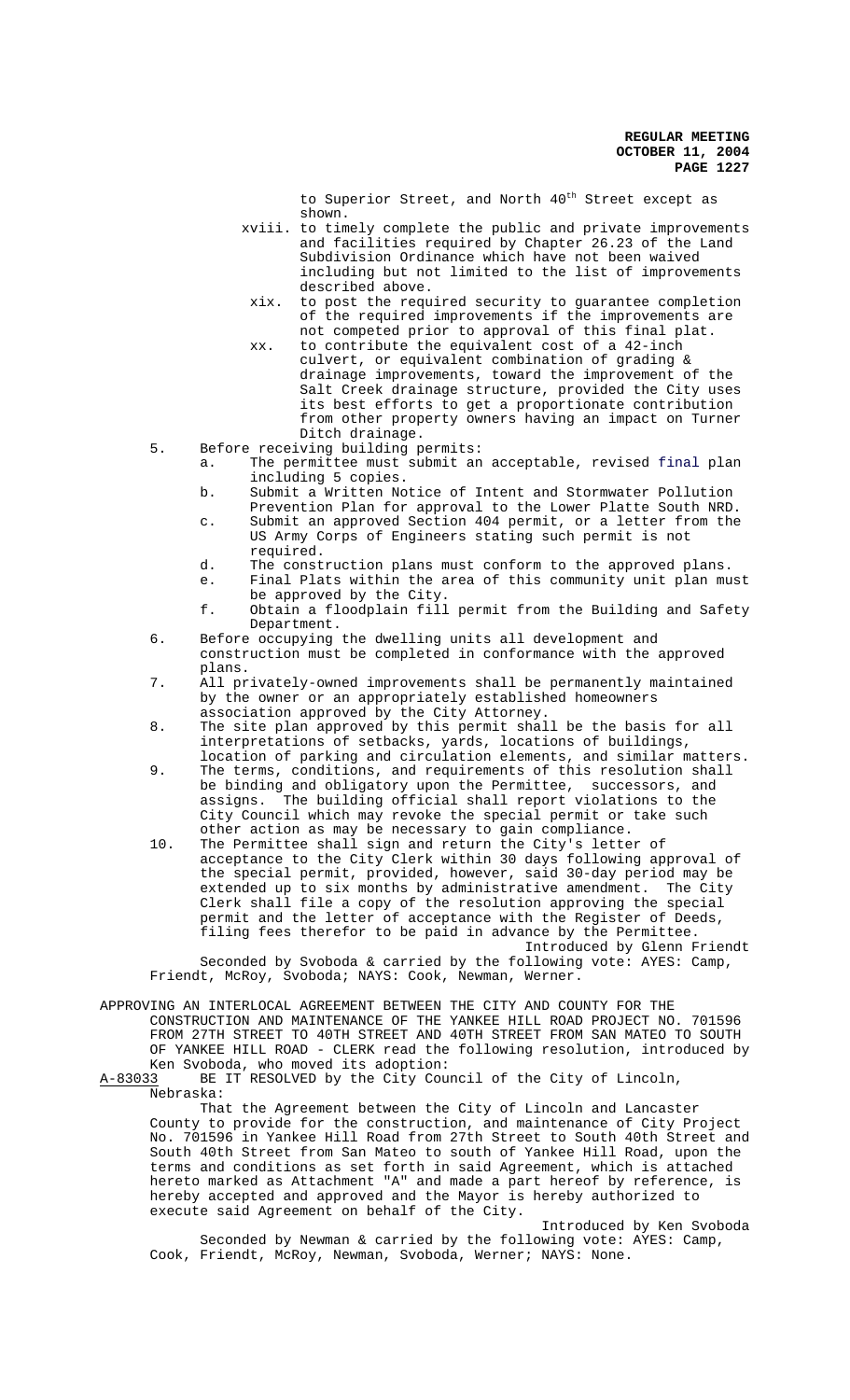ACCEPTING THE REPORT OF NEW AND PENDING CLAIMS AGAINST THE CITY AND APPROVING DISPOSITION OF CLAIMS SET FORTH THEREIN FOR THE PERIOD OF SEPTEMBER 16 - 30, 2004 - PRIOR to reading:<br>NEWMAN Moved to Amend Bill No

Moved to Amend Bill No. 04R-276.

Seconded by McRoy & carried by the following vote: AYES: Camp, Cook, McRoy, Newman, Werner; NAYS: Friendt, Svoboda.<br>CLERK Read the following resolution, introduced by K

Read the following resolution, introduced by Ken Svoboda, who moved its adoption:<br>A-83034 BE IT RESOLVE

BE IT RESOLVED by the City Council of the City of Lincoln, Nebraska:

That the claims listed in the attached report, marked as Exhibit "A", dated September 30, 2004, of various new and pending tort claims filed against the City of Lincoln with the Office of the City Attorney or the Office of the City Clerk, as well as claims which have been disposed of, are hereby received as required by Neb. Rev. Stat. § 13-905 (Reissue 1997). The dispositions of claims by the Office of the City Attorney, as shown by the attached report, are hereby approved:

| DENIED                            |          | ALLOWED OR SETTLED       |            |
|-----------------------------------|----------|--------------------------|------------|
| <del>Lisa Fitzgerald</del>        | 58.00    | Stanley Shaw             | \$1,467.07 |
| State Farm Insurance Co.          |          | Jeanne Jackson           | 100.00     |
| (Claim No. 27-7478-271)           | NAS*     | State Farm Insurance Co. |            |
| Peggy Confer                      | 31.35    | (Claim No. 27-7473-804)  | 931.63     |
| Fleet Systems, Inc./William Duqan | 1,705.65 | Hank Arkulari            | 3,207.72   |
| Alecia Edington                   | 479.19   | Tom Bade                 | 53.00      |
| Christopher Pascoe                | 2,000.00 | Lisa Fitzgerald          | 58.00      |
| * No Amount Specified             |          |                          |            |

The City Attorney is hereby directed to mail to the various claimants listed herein a copy of this resolution which shows the final disposition of their claim.

Introduced by Ken Svoboda Seconded by Newman & carried by the following vote: AYES: Camp, Cook, McRoy, Newman, Svoboda, Werner; NAYS: Friendt.

APPOINTING KIM PHELPS, BEATTY BRASCH, AND NYE BOND TO THE STARTRAN ADVISORY BOARD FOR THREE-YEAR TERMS EXPIRING OCTOBER 20, 2007 - CLERK read the

following resolution, introduced by Ken Svoboda, who moved its adoption:<br>A-83035 BE IT RESOLVED by the City Council of the City of Lincoln, BE IT RESOLVED by the City Council of the City of Lincoln, Nebraska:

That the appointment of Kim Phelps, Beatty Brasch, and Nye Bond to the StarTran Advisory Board for a three-year term expiring October 20, 2007, is hereby approved.

Introduced by Ken Svoboda Seconded by Friendt & carried by the following vote: AYES: Camp, Cook, Friendt, McRoy, Newman, Svoboda, Werner; NAYS: None.

REAPPOINTING RODNEY GRIESS TO THE STARTRAN ADVISORY BOARD FOR A THREE-YEAR TERM EXPIRING OCTOBER 20, 2007 - CLERK read the following resolution, introduced by Ken Svoboda, who moved its adoption:<br>A-83036 BE IT RESOLVED by the City Council of the Ci

BE IT RESOLVED by the City Council of the City of Lincoln, Nebraska:

That the reappointment of Rodney Griess to the StarTran Advisory Board for a three-year term expiring October 20, 2007, is hereby approved.

Introduced by Ken Svoboda Seconded by Friendt & carried by the following vote: AYES: Camp, Cook, Friendt, McRoy, Newman, Svoboda, Werner; NAYS: None.

SETTING THE HEARING DATE OF MONDAY, NOVEMBER 1, 2004 AT 1:30 P.M. FOR THE BOARD OF EQUALIZATION FOR DOWNTOWN BUSINESS IMPROVEMENT DISTRICT, CORE BUSINESS IMPROVEMENT DISTRICT OVERLAY & DOWNTOWN MAINTENANCE DISTRICT - CLERK read the following resolution, introduced by Jon Camp, who moved its approval.

Seconded by Svoboda & carried by the following vote: AYES: Camp, Cook, Friendt, McRoy, Newman, Svoboda, Werner; NAYS: None.

## **PETITIONS & COMMUNICATIONS - NONE**

#### **REPORTS OF CITY OFFICERS**

CLERK'S LETTER AND MAYOR'S APPROVAL OF RESOLUTIONS AND ORDINANCES PASSED BY THE CITY COUNCIL ON OCTOBER 7, 2004 - CLERK presented said report which was placed on file in the Office of the City Clerk. **(27-1)**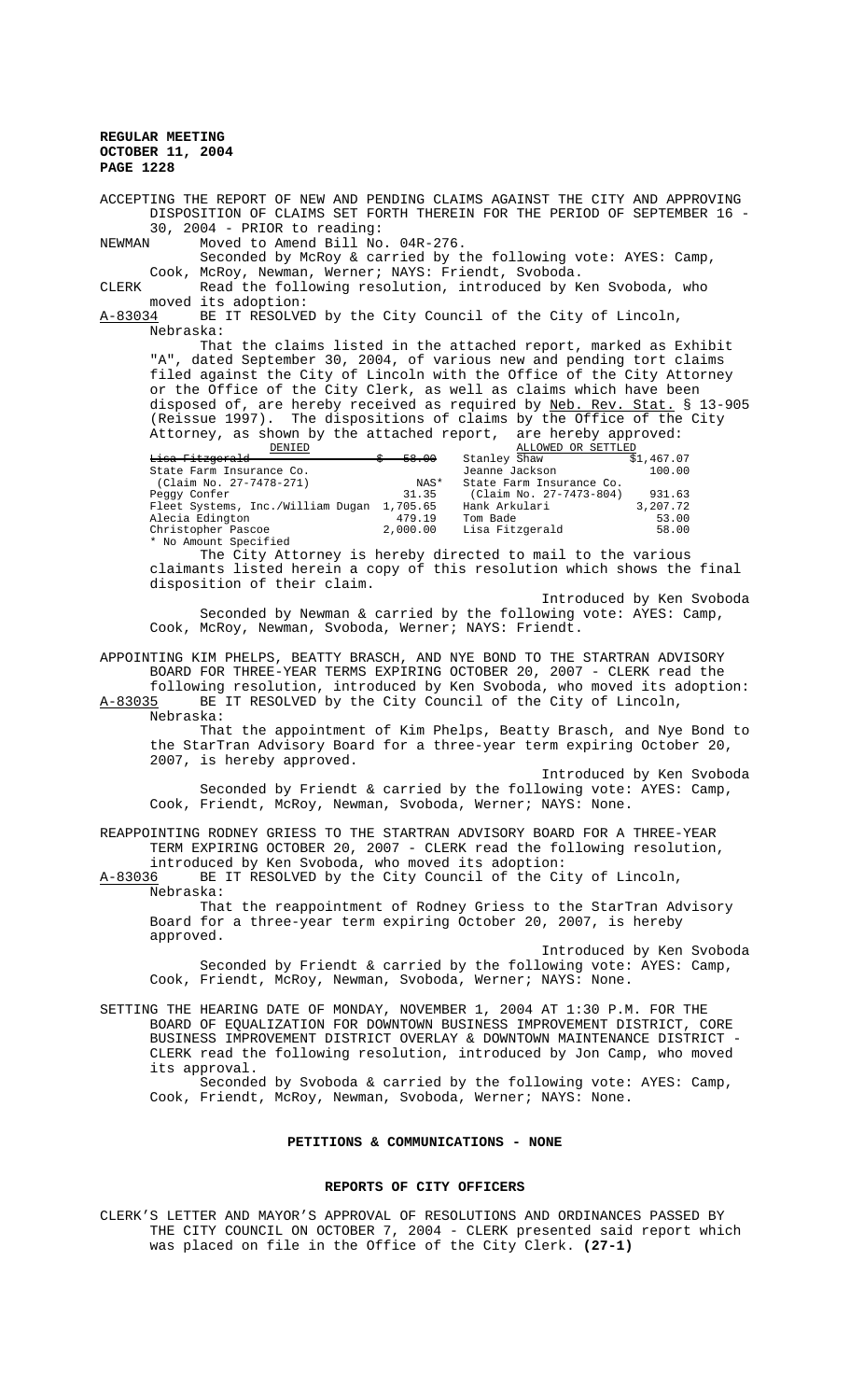- REPORT FROM CITY TREASURER OF TELECOMMUNICATIONS TAXATION FOR THE MONTH OF AUGUST, 2004: ECI COMM INC, MCI WORLDCOM NETWORK SERVICES, NETWORK BILLING SYSTEMS, GUARANTEED PHONE SERVICES, CELLULAR ONE, TELECOMMUNICATION CO, QWEST COMM, VERIZON LONG DISTANCE, TRACFONE WIRELESS INC, XO LONG DISTANCE SERVICE INC, GLOBAL CROSSING TELECOMM, CINCINNATI BELL ANY DISTANCE INC, CIII COMMUNICATIONS OPERATIONS, ACN COMM, CRICKET COMM, PRIMUS TELECOMM, VIRGIN MOBILE USA, AT&T COMM OF MIDWEST, USCOC OF GREATER IOWA INC, WORKING ASSETS FUNDING SERVICES, UCN INC, INTELLICALL OPERATOR SERVICES, VOICECOM TELECOMM, TRANS NATIONAL COMM, ONSTAR CORP, VERIZON SELECT SERVICES, IBM GLOBAL SERVICES, UNITED SYSTEMS ACCESS TELECOM, QUANTUM SHIFT COMM, T-NETIX TELECOM SERVICES, LIBERTY WIRELESS, NEBRASKA TECHNOLOGY & TELECOMM; SEPTEMBER, 2004: ATS MOBILE TELEPHONE CO INC. - CLERK presented said report which was placed on file in the Office of the City Clerk. **(20)**
- INVESTMENT OF FUNDS FOR THE WEEK OF SEPTEMBER 27 THRU OCTOBER 1, 2004 CLERK read the following resolution, introduced by Jon Camp, who moved its
- adoption:<br>A-83037 BE BE IT RESOLVED by the City Council of the City of Lincoln, Nebraska:

That the attached list of investments be confirmed and approved, and the City Treasurer is hereby directed to hold said investments until maturity unless otherwise directed by the City Council.

Introduced by Jon Camp Seconded by Svoboda & carried by the following vote: AYES: Camp, Cook, Friendt, McRoy, Newman, Svoboda, Werner; NAYS: None.

#### ORDINANCES - 1<sup>st</sup> READING

(Resolutions listed hereunder advance to Public Hearing on 10/18/04)

- STREET NAME CHANGE NO. 04007 RENAMING A PORTION OF NORTH 16TH STREET AS "ROCKFORD DRIVE" IN THE NORTH HILLS 2ND ADDITION, GENERALLY LOCATED AT NORTH 16TH STREET AND MORTON STREET - CLERK read an ordinance, introduced by Jon Camp, changing the name of North 16<sup>th</sup> Street to Rockford Drive located in North Hills 2<sup>nd</sup> Addition, as approved by the Preliminary Plat, the first time.
- ACCEPTING A WARRANTY DEED FOR THE RIGHT-OF-WAY FOR BLANCHARD BOULEVARD FROM NORTHWOODS, LLC - CLERK read an ordinance, introduced by Jon Camp, accepting Northwoods, L.L.C.'s offer by deed to dedicate Blanchard Boulevard right-of-way, the first time.

#### ORDINANCES - 3<sup>RD</sup> READING & ASSOCIATED RESOLUTIONS

- COMP. PLAN AMENDMENT 04020 AMENDING THE MOBILITY AND TRANSPORTATION ELEMENT OF THE LINCOLN/LANCASTER COUNTY COMPREHENSIVE PLAN, TO UPGRADE EXISTING US HIGHWAY 77/WEST BYPASS FROM AN EXPRESSWAY TO A FREEWAY BEGINNING AT THE PLANNED SOUTH BELTWAY INTERCHANGE JUST SOUTH OF SALTILLO ROAD AND ENDING AT INTERSTATE 80, TO CONSTRUCT NEW INTERCHANGES AT PIONEERS BOULEVARD AND WARLICK BOULEVARD, TO CLOSE ACCESS TO US-77 AT ROKEBY ROAD, YANKEE HILL ROAD AND OLD CHENEY ROAD, AND TO CHANGE THE FUTURE FUNCTIONAL CLASSIFICATION OF US-77 FROM I-80 TO THE SOUTH BELTWAY INTERCHANGE, THE SOUTH BELTWAY AND THE EAST BELTWAY TO FREEWAY STATUS - PRIOR to reading:
- NEWMAN Stated for the record, "That the State needs to look long and hard and help the city and the county out down the road if we need some help out there."
- CAMP Moved to amend Bill No. 04R-228.

Seconded by Newman & carried by the following vote: AYES: Camp, Cook, Friendt, McRoy, Newman, Svoboda; NAYS: Werner.

CLERK Read the following resolution, introduced by Jonathan Cook, who moved its adoption:<br>A-83038 WHEREAS, the

WHEREAS, the Planning Director has made application to amend the 2025 Lincoln-Lancaster County Comprehensive Plan to amend the Mobility and Transportation section to upgrade existing US Highway 77/West Bypass from an expressway to a freeway beginning at the planned South Beltway interchange just south of Saltillo Road and ending at Interstate 80; to construct new interchanges at Pioneers Boulevard and Warlick Boulevard; to close access to US-77 at Rokeby Road, Yankee Hill Road and Old Cheney Road; and to change the future functional classification of US-77 from I-80 to the South Beltway interchange, the South Beltway and the East Beltway to freeway status;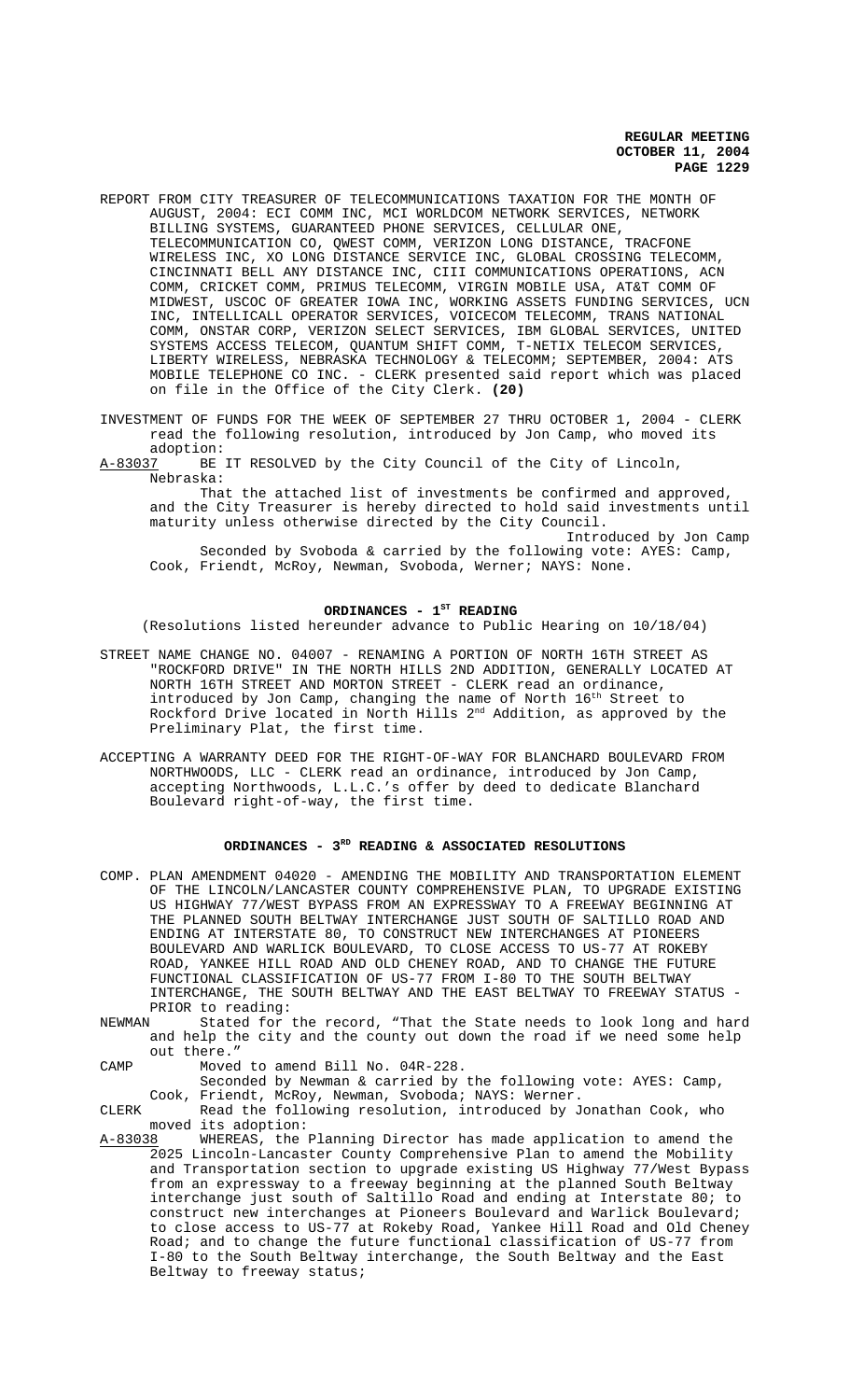WHEREAS, the Lincoln City - Lancaster County Planning Commission has recommended approval of said proposed amendment. NOW, THEREFORE, BE IT RESOLVED by the City Council of the City of Lincoln, Nebraska that the 2025 Lincoln-Lancaster County Comprehensive Plan be and the same is hereby amended in the following manner:

- 1. Amend the Mobility and Transportation element of the Comprehensive Plan to indicate the following proposed updates and additions to the Comprehensive Plan by amending the Lincoln Area Street and Road Improvements 2025 map on page F105 as shown on Attachment A to:
	- a. Replace the US-77 and Pioneers Boulevard "Overpass/ Interchange Study" designation with an "Interchange" designation.
	- b. Remove the "Overpass/Interchange Study" designation for the US-77 and Old Cheney Road intersection.
	- c. Add a "Study" symbol at US-77 and Old Cheney Road, Yankee Hill Road, and Rokeby Road reflecting the intent to "Study" for a potential overpass at project development stage and prior to closure.
- 2. Amend the Mobility and Transportation element of the Comprehensive Plan to indicate the proposed updates and additions to the Comprehensive Plan by amending the Future Functional Classification: City Streets map on page F103 and the Future Functional Classification: County Roads map on page F104 as shown on Attachments B and C respectively to:
	- a. Change the classification of US-77 from I-80 to the planned South Beltway interchange, the South Beltway, and the East Beltway to freeway classification from their current principal arterial classification.
- 3. Amend the Mobility and Transportation element of the Comprehensive Plan to update the status of the Nebraska Department of Roads' US-77 study by amending the text under Federal and State Improvements on page F106 to read as follows:

! "The Nebraska Department of Roads is presently studying has completed study of portions of State US Highway 77 as it passes through Lincoln. This study will give gave consideration to upgrading the facility to freeway status from its present classification as an expressway. This upgrade <del>would</del> <u>will</u> require eliminating existing at-grade intersections. These intersections could be replaced with interchanges, overpasses or underpasses, or the road connection could be eliminated all together and with no crossing provided. Additional review and study will be conducted, as needed, at project development stage for the potential of adding an overpass at the intersections recommended for US-77 access closure. These intersections include Rokeby Road, Yankee

Hill Road, and Old Cheney Road. As part of the implementation of this project to upgrade US-77 to freeway status the needs of pedestrians and bicyclists will be addressed. It was affirmed during the study process that the proposed pedestrian and bicycle crossing points at the planned Pioneers Boulevard interchange and at the abandoned railroad right-of-way south of the planned Warlick interchange would be provided. The existing US-77 bridge structures over the abandoned railroad right-of-way are intended to remain and be used to separate US-77 traffic from pedestrians and bicyclists, and the design of the new Pioneers interchange is to contain a multi-use trail facility. An extensive system of trail facilities is planned within this area extending along both the east and west side of the US-77 corridor. The US-77 trail connections will allow pedestrians and bicyclists between the new growth area to the west and the existing urban area and the Wilderness Park Trails system to the east of US-77. Also, the City, County, and State will work together to resolve bicycle access issues that will result from the upgrading of this segment of US-77 to freeway status. The City, County, and State will collectively work together to provide a comparable alternative for cyclists."

Amend Mobility and Transportation element of the Comprehensive Plan to add proposed projects and studies that relate to the findings of the US-77 study by amending the text on page F111 to: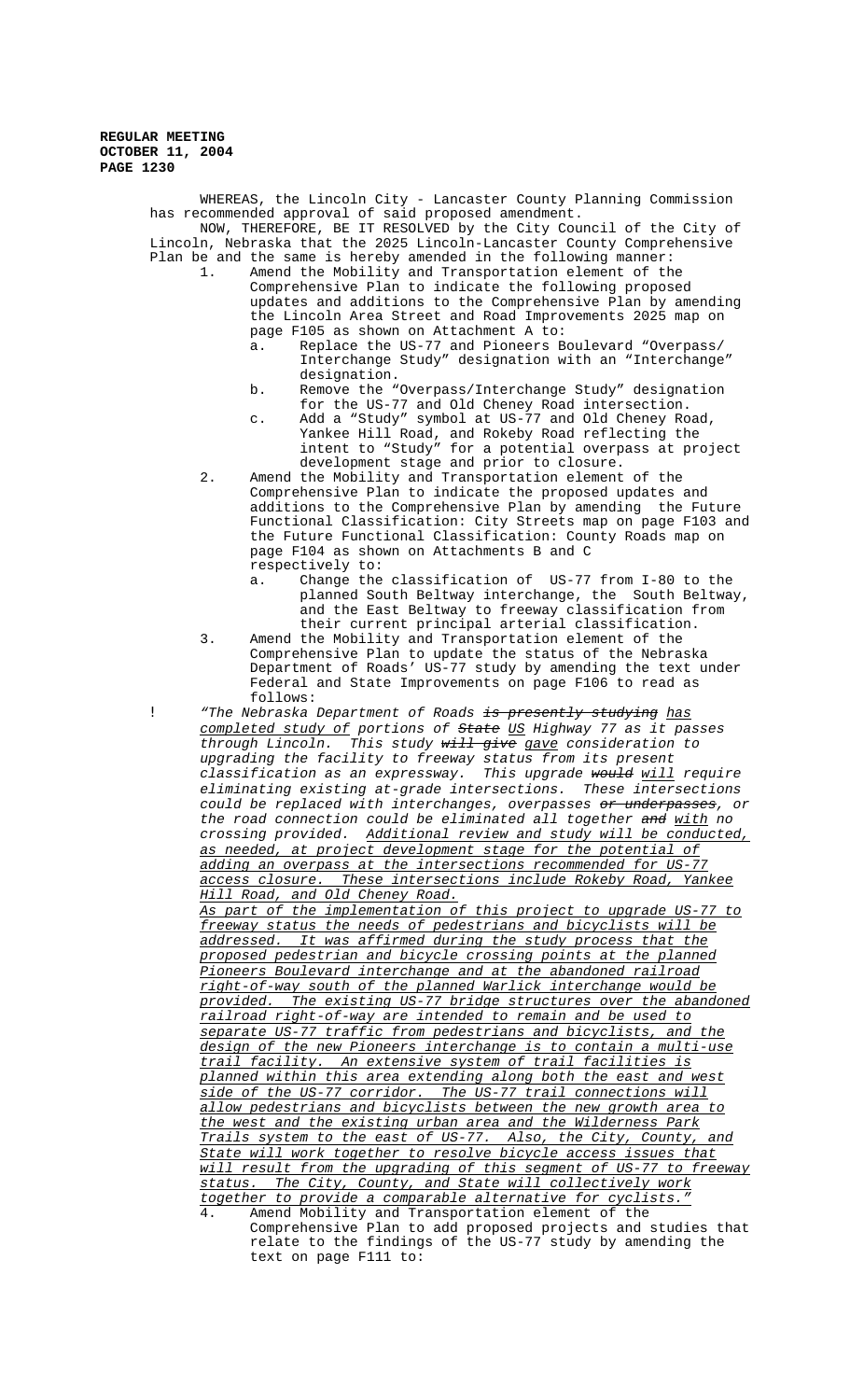a. Add to the list of Proposed Projects the following: ! US-77/West Beltway Upgrade to Freeway Status - Upgrade to Freeway from I-80 to South Beltway

< Construct new interchange at Pioneers Blvd. - Interchange

- < Construct new interchange at Warlick Blvd. Interchange Close access to US-77 at Rokeby Rd., - Access Closure
	- Yankee Hill Rd., and Old Cheney Road

b. Add to the list of Proposed Studies the following: ! As part of the US-77/West Beltway project, study for a potential overpass at project development stage and prior to closure at US-77 and Old Cheney Road, Yankee Hill Road, and Rokeby Road. c. Remove from the list of Proposed Studies the following:

! Old Cheney Rd. And US-77: Overpass/Interchange Study

US-77 and Pioneers Blvd.: Overpass/Interchange Study

BE IT FURTHER RESOLVED that this Comp. Plan Amendment shall in no way preclude future consideration of an overpass for Old Cheney Road over US-77 (West By-Pass), should future needs of the City of Lincoln and the County of Lancaster so justify. This Amendment shall also not absolve any government entity of its responsibility to participate in the funding of such Old Cheney overpass should one be constructed.

BE IT FURTHER RESOLVED that any other references in said plan which may be affected by the above-specified amendment be, and they hereby are amended to conform with such specific amendment. Introduced by Jonathan Cook

Seconded by McRoy & carried by the following vote: AYES: Camp, Cook, Friendt, McRoy, Newman, Svoboda, Werner; NAYS: None.

WAIVER NO. 04010 - APPLICATION OF THE UNIVERSITY OF NEBRASKA FOUNDATION TO WAIVE THE REQUIREMENT OF THE LAND SUBDIVISION ORDINANCE THAT SIDEWALKS AND STREET TREES BE INSTALLED WITHIN FOUR YEARS OF FINAL PLAT APPROVAL, ON PROPERTY GENERALLY LOCATED AT N.W. 1ST STREET AND W. HIGHLAND BLVD - PRIOR to reading:

COOK Moved to accept the Substitute Resolution. Seconded by Friendt & carried by the following vote: AYES: Camp,

Cook, Friendt, McRoy, Newman, Svoboda, Werner; NAYS: None.

CLERK Read the following resolution, introduced by Patte Newman, who moved its adoption:

A-83039 MHEREAS, the Final Plats of University of Nebraska Technology Park Original Addition and University of Nebraska Technology Park 1st Addition have previously been approved by the City of Lincoln on property generally located at N.W. 1st Street and W. Highland Boulevard; and

WHEREAS, the conditions of approval of said Final Plats required that the subdivider install sidewalks and street trees within said Final Plats within four years following approval of the final plat; and

WHEREAS, the subdivider has requested a modification to extend said requirements for an additional four years pursuant to § 26.31.010 of the Lincoln Municipal Code; and

WHEREAS, the Planning Commission has reviewed said request and has recommended approval of the extension of time for installation of sidewalks and street trees for the west lot line of Lot 1, Block 1 only in University of Nebraska Technology Park Original Addition and approval of the extension of time for installation of sidewalks within University of Nebraska Technology Park 1st Addition except for sidewalks along W. Highland Blvd., Lot 1, Block 1 and Lot 5, Block 1 and approval of the extension of time for installing street trees except for street trees along W. Highland Blvd., N.W. 1st Street, Lot 1, Block 1, and Lot 5, Block 1; and

WHEREAS, the City Council finds that the strict application of all requirements would result in actual difficulties or substantial hardship or injustice to the property owner.

NOW, THEREFORE, BE IT RESOLVED by the City of Lincoln, Nebraska: 1. The requirement of § 26.27.020 of the Lincoln Municipal Code that sidewalks be installed along both sides of all streets within the subdivision within four years following final plat approval is hereby extended for four years from the date of this Resolution along the west lot line of Lot 1, Block 1, University of Nebraska Technology Park Original Addition and along all streets within University of Nebraska Technology Park 1st Addition except for sidewalks along W. Highland Blvd., and along streets abutting Lot 1, Block 1, and Lot 5, Block 1.<br>2. The requirement of Section 26.27.090 of the Lincoln

2. The requirement of Section 26.27.090 of the Lincoln Municipal Code that street trees be installed along both sides of all streets within the subdivision within four years following final plat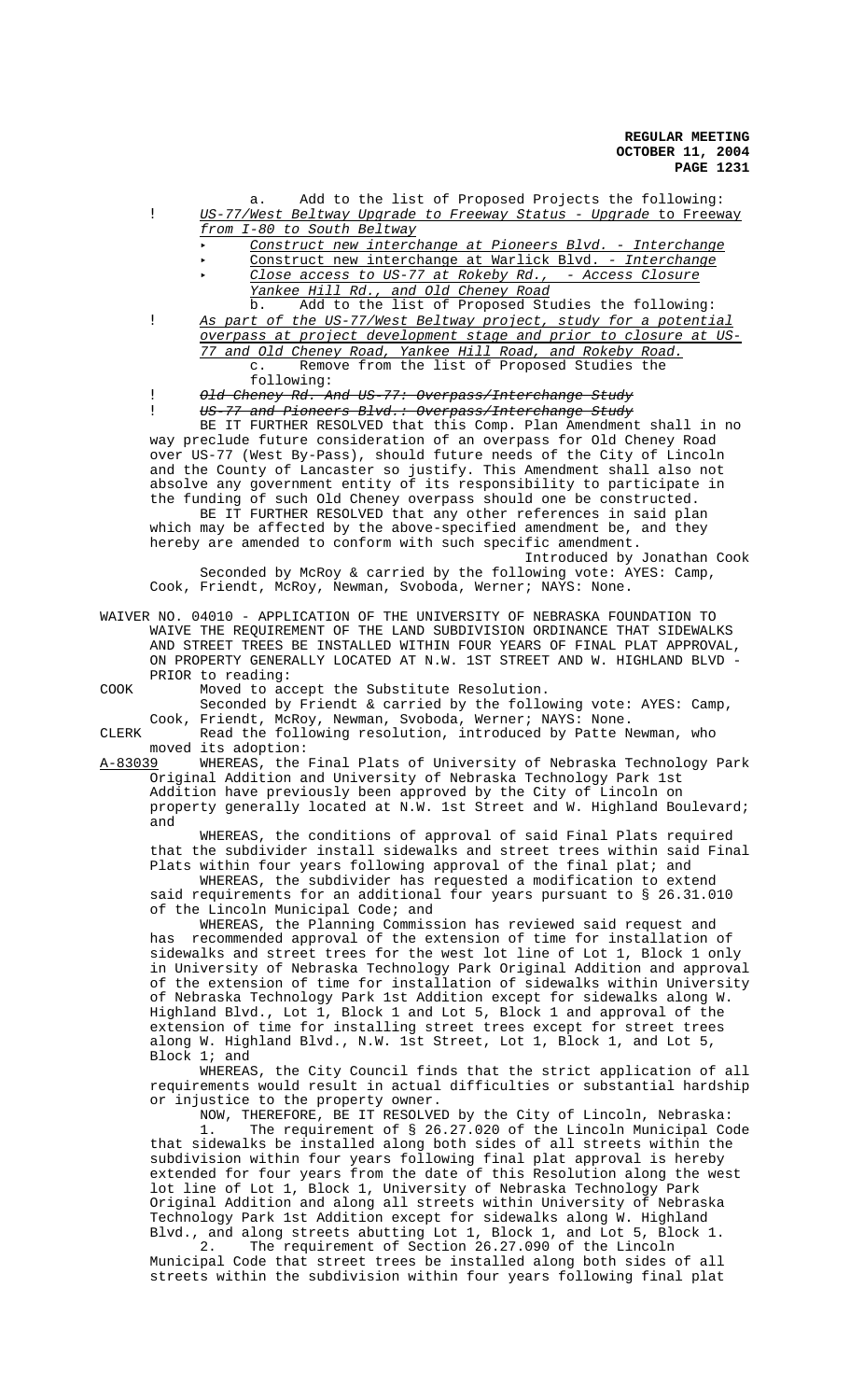approval is hereby extended for four years from the date of this Resolution along the west lot line of Lot 1, Block 1, University of Nebraska Technology Park Original Addition and along all streets within University of Nebraska Technology Park 1st Addition except for street trees along W. Highland Blvd., N.W. 1st Street, and streets abutting Lot 1, Block 1, and Lot 5, Block 1.

All other conditions for approval of the Final Plat of University of Nebraska Technology Park Original Addition and University of Nebraska Technology Park 1st Addition shall remain in full force and effect. Introduced by Patte Newman

Seconded by Svoboda & carried by the following vote: AYES: Camp, Cook, Friendt, McRoy, Newman, Svoboda, Werner; NAYS: None.

MISC. NO. 03012 - ADOPTING THE CITY OF LINCOLN PROGRAM FOR PAYMENT OF ARTERIAL STREET IMPACT FEE TO PROMOTE ECONOMIC DEVELOPMENT - PRIOR to reading: COOK Moved to amend Bill No. 04R-266.

Seconded by Newman & carried by the following vote: AYES: Camp, Cook, Friendt, McRoy, Newman, Svoboda, Werner; NAYS: None.

CLERK Read the following resolution, introduced by Patte Newman, who moved its adoption:<br>A-83040 WHEREAS, in o

WHEREAS, in order to promote the economic development of the community and the Lincoln/Lancaster County Comprehensive Plan, the Impact Fee Ordinance as amended by Change of Zone No. 04058 authorizes the City to reimburse the Impact Fees for economic development based on a set of criteria adopted by the City Council; and

WHEREAS, the City of Lincoln Program for Payment of Arterial Street Impact Fee to Promote Economic Development has been created to provide an incentive to new or existing business that create jobs and pay an arterial street impact fee as part of their building project; and WHEREAS, the proposed policy is found to be in conformance with the 2025 Comprehensive Plan.

NOW, THEREFORE, BE IT RESOLVED by the City Council of the City of Lincoln, Nebraska, that the City of Lincoln Program for Payment of Arterial Street Impact Fee to Promote Economic Development which is attached hereto and marked as Attachment "A" be and is hereby adopted pursuant to the Section 27.82.110 of the Lincoln Municipal Code as amended by Change of Zone No. 04058.

Introduced by Patte Newman Seconded by Cook & carried by the following vote: AYES: Camp, Cook, Friendt, McRoy, Newman, Svoboda, Werner; NAYS: None.

CHANGE OF ZONE 04058 - AMENDING TITLE 27 OF THE LINCOLN MUNICIPAL CODE TO AMEND THE IMPACT FEE ORDINANCE TO ADOPT A NEW METHOD FOR THE REIMBURSEMENT OF ARTERIAL STREET IMPACT FEES FOR QUALIFYING ECONOMIC DEVELOPMENT PROJECTS TO BE MADE IN CONFORMANCE WITH A SPECIFIC POLICY STATEMENT ADOPTED BY RESOLUTION OF THE CITY COUNCIL RATHER THAN BY A VOTE OF AT LEAST FIVE CITY COUNCIL MEMBERS - PRIOR to reading: CAMP Moved to amend Bill No. 04-179.

Seconded by Cook & **LOST** the following vote: AYES: Cook, Newman, Werner; NAYS: Camp, Friendt, McRoy, Svoboda.<br>NEWMAN Moved to pass the ordinance as read.

Moved to pass the ordinance as read. Seconded by McRoy & carried by the following vote: AYES: Camp, Cook, Friendt, McRoy, Newman, Svoboda, Werner; NAYS: None.

CLERK Read an ordinance, introduced by Patte Newman, amending Section 27.82.110 of the Lincoln Municipal Code to adopt a new method by which the reimbursement of arterial street impact fees, for qualifying economic development projects, shall only be made in conformance with a specific policy statement adopted by resolution of the City Council, rather than by a vote of at least five City Council members; and repealing Section 27.82.110 of the Lincoln Municipal Code as hitherto existing, the third time.

The ordinance, being numbered **#18449**, is recorded in Ordinance Book #25.

AMENDING CHAPTER 5.36 OF THE LINCOLN MUNICIPAL CODE RELATING TO PEDDLERS TO CLARIFY THAT HEARINGS FOR THE REVOCATION OF A PEDDLER'S PERMIT SHALL BE HELD BEFORE THE PERMIT REVIEW BOARD, AND TO ESTABLISH THE PERMIT REVIEW BOARD, RATHER THAN THE CITY COUNCIL, AS THE BOARD TO HEAR THE APPEAL OF AN APPLICANT DENIED A PEDDLER PERMIT - CLERK read an ordinance, introduced by Patte Newman, amending Chapter 5.36 of the Lincoln Municipal Code relating to Peddlers by amending Section 5.36.110 to clarify that hearings for the revocation of a peddler's permit shall be held before the Permit Review Board; amending Section 5.36.120 to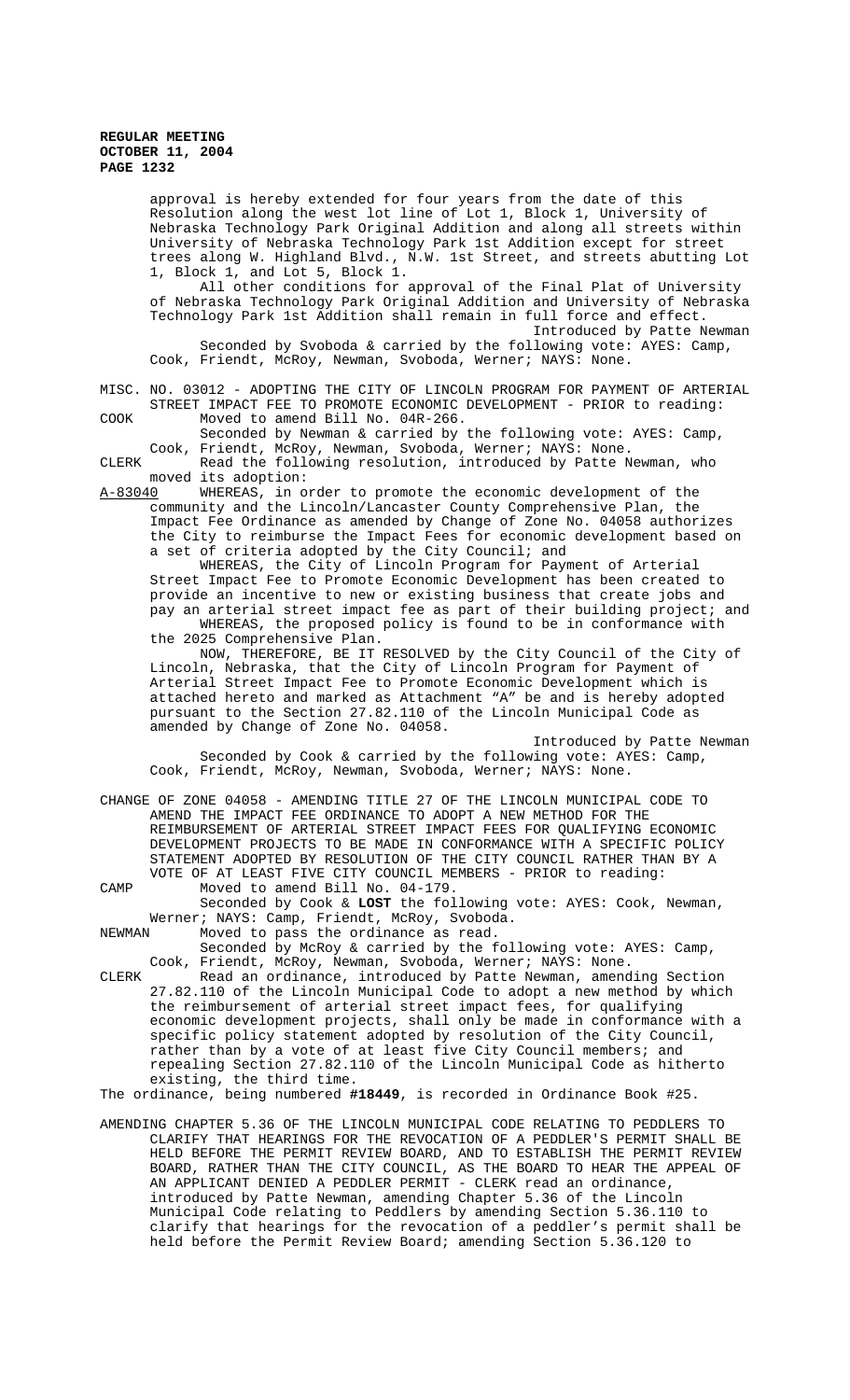establish the Permit Review Board, rather than the City Council, as the board to hear the appeal of an applicant denied a peddler permit; and repealing Sections 5.36.110 and 5.36.120 of the Lincoln Municipal Code as hitherto existing, the third time.<br>NEWMAN Moved to pass the ordinance as

Moved to pass the ordinance as read.

Seconded by Svoboda & carried by the following vote: AYES: Camp, Cook, Friendt, McRoy, Newman, Svoboda, Werner; NAYS: None. The ordinance, being numbered **#18450**, is recorded in Ordinance Book #25.

AMENDING CHAPTER 9.32 OF THE LINCOLN MUNICIPAL CODE RELATING TO LOTTERIES TO DEFINE THE PURPOSES TO WHICH LOTTERY AND RAFFLE PROFITS ARE TO BE DEVOTED, TO ALLOW THE CITY CLERK TO APPROVE OR DENY APPLICATIONS FOR LOTTERY AND RAFFLE PERMITS, TO ESTABLISH AN APPEAL PROCEDURE FOR DENIED APPLICATIONS, TO CREATE AN APPEALS BOARD, AND TO REVISE THE PROCEDURE ON REVOCATION OF PERMITS - CLERK read an ordinance, introduced by Patte Newman, amending Chapter 9.32 of the Lincoln Municipal Code relating to Lotteries by amending Section 9.32.030 to define the purposes to which lottery and raffle profits are to be devoted; amending Section 9.32.050 to allow the City Clerk to approve or deny applications for lottery and raffle permits; adding a new section numbered 9.32.050 to allow the City Clerk to approve or deny applications for lottery and raffle permits; adding a new section numbered 9.32.065 to establish an appeal procedure for denied applications and to create an appeals board; amending Section 9.32.070 to revise the procedure on revocation of permits; and repealing Sections 9.32.030, 9.32.050, and 9.32.070 of the Lincoln Municipal Code as hitherto existing, the third time.<br>NEWMAN Moved to pass the ordinance as

Moved to pass the ordinance as read. Seconded by Svoboda & carried by the following vote: AYES: Camp, Cook, Friendt, McRoy, Newman, Svoboda, Werner; NAYS: None. The ordinance, being numbered **#18451**, is recorded in Ordinance Book #25.

AMENDING SECTION 3.04.040 OF THE LINCOLN MUNICIPAL CODE TO INCREASE THE FEES CHARGED BY THE CITY FOR PHOTOSTATIC COPIES, TYPEWRITTEN COPIES OF ANY RECORD, AND USE OF THE CORPORATE SEAL ON ANY ATTESTATION, ACKNOWLEDGMENT OR OTHER CERTIFICATE - CLERK read an ordinance, introduced by Patte Newman, amending Section 3.04.040 of the Lincoln Municipal Code to increase the fees charged by the City for photostatic copies, typewritten copies of any record, and use of the corporate seal on any attestation, acknowledgment or other certificate; and repealing Section 3.04.040 of the Lincoln Municipal Code as hitherto existing, the third time.<br>NEWMAN

Moved to pass the ordinance as read.

Seconded by Svoboda & carried by the following vote: AYES: Camp, Friendt, Newman, Svoboda, Werner; NAYS: Cook, McRoy. The ordinance, being numbered **#18452**, is recorded in Ordinance Book #25.

AMENDING SECTION 10.06.160 OF THE LINCOLN MUNICIPAL CODE TO MAKE THE GENERAL CLASSIFICATION OF VIOLATIONS OF THE PROVISIONS OF TITLE 10 CONSISTENT WITH THE GENERAL CLASSIFICATION OF TRAFFIC VIOLATIONS OF THE NEBRASKA RULES OF THE ROAD - CLERK read an ordinance, introduced by Patte Newman, amending Section 10.06.160 of the Lincoln Municipal Code to make the general classification of violations of the provisions of Title 10

consistent with the general classification of violations of the Nebraska Rules of the Road, and repealing Section 10.06.160 of the Lincoln Municipal code as hitherto existing, the third time. NEWMAN Moved to pass the ordinance as amended.

Seconded by Cook & carried by the following vote: AYES: Camp, Cook, Friendt, McRoy, Newman, Svoboda, Werner; NAYS: None. The ordinance, being numbered **#18453**, is recorded in Ordinance Book #25.

CHANGE OF ZONE 04042 - AMENDING CHAPTER 27.69 OF THE LINCOLN MUNICIPAL CODE RELATING TO PERMITTED SIGNS IN THE H-3 ZONING DISTRICT TO CLARIFY LANGUAGE AND TO ALLOW ON-PREMISES POLE SIGNS LOCATED WITHIN 660 FEET OF THE DESIGNATED INTERSTATE TO INCLUDE ELECTRONIC CHANGEABLE COPY UP TO 240 SQUARE FEET IN THE SIGN AREA, AND RELATING TO PERMITTED SIGNS IN NON-RESIDENTIAL DISTRICT TO ALLOW AN EXCEPTION TO THE MAXIMUM CHANGING SIGN AREA - CLERK read an ordinance, introduced by Patte Newman, amending Chapter 27.69 of the Lincoln Municipal Code relating to signs by amending Section 27.69.049 relating to permitted signs in the H-3 zoning district to clarify language and to allow on premises pole signs located within 660 feet of the designated interstate to include electronic changeable copy up to 240 square feet in sign area; by amending Section 27.69.270 relating to other permitted signed in nonresidential districts to allow an exception to the maximum changing sign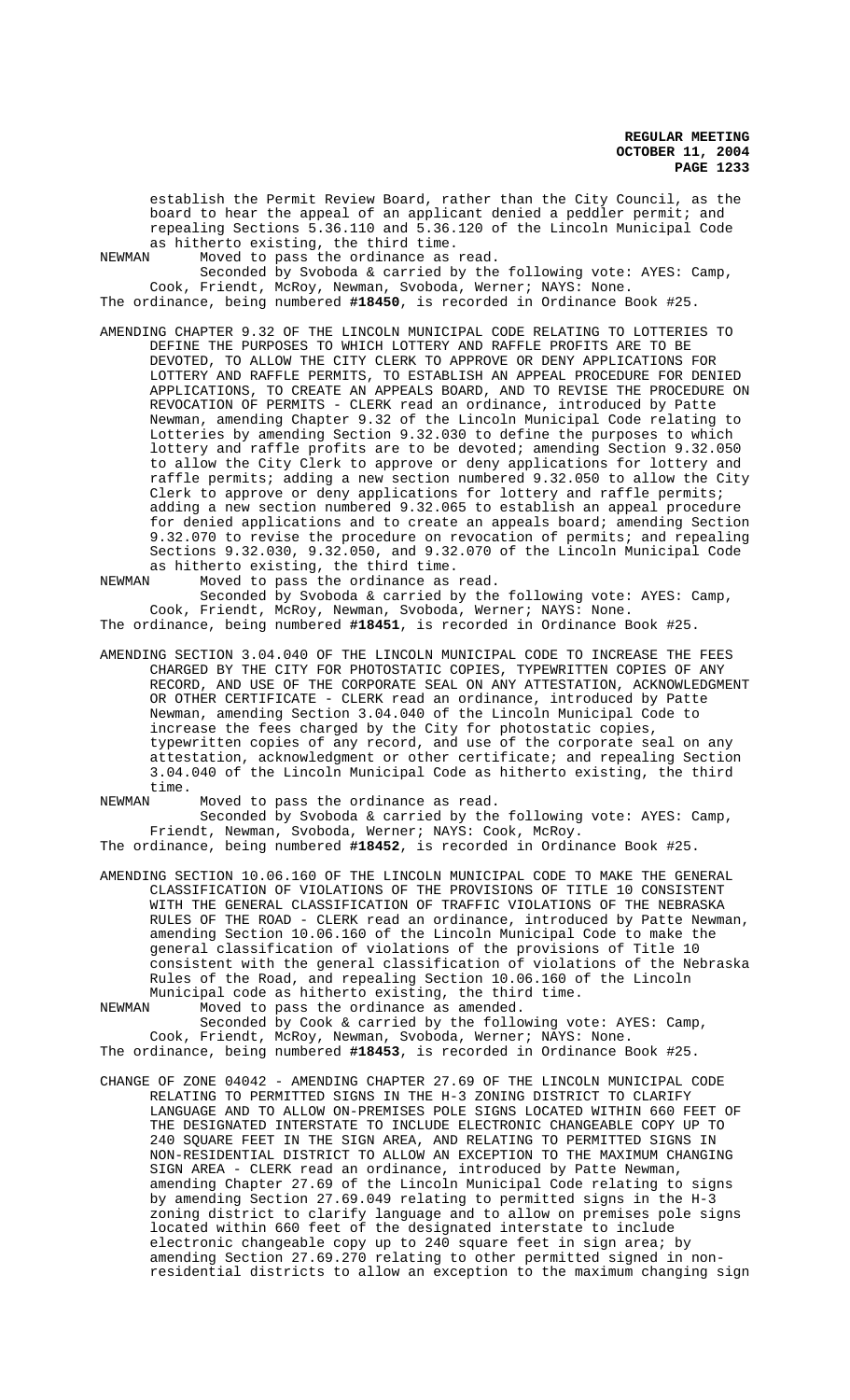area as provided in Section 27.69.049(d); and repealing Sections 27.69.049 and 27.69.270 of the Lincoln Municipal Code as hitherto existing, the third time.<br>NEWMAN Moved to pass the o

Moved to pass the ordinance as read.

Seconded by Svoboda & **LOST** by the following vote: AYES: None; NAYS: Camp, Cook, Friendt, McRoy, Newman, Svoboda, Werner. The ordinance, having **LOST**, was assigned the File **#38-4489** & was placed on file in the Office of the City Clerk.

CHANGE OF ZONE 04044 - AMENDING TITLE 27 OF THE LINCOLN MUNICIPAL CODE RELATING TO ZONING BY AMENDING SECTION 27.07.040 TO ELIMINATE THE REQUIREMENT THAT A COMMUNITY UNIT PLAN IN THE AG DISTRICT SHALL CONTAIN A MINIMUM AREA OF 75 ACRES; BY AMENDING SECTION 27.65.020 TO PROVIDE PROVISIONS REGARDING APPROVAL OF A COMMUNITY UNIT PLAN IN THE BTA OVERLAY DISTRICT WITH UNDERLYING AG OR AGR ZONING TO REQUIRE THAT IN THE BTA OVERLAY DISTRICT THE LAND WITHIN A COMMUNITY PLAN BE DIVIDED INTO TWO COMPONENTS, AN ACREAGE DEVELOPMENT COMPONENT AND AN URBAN RESERVE COMPONENT, TO PROVIDE DENSITY BONUS, AND TO PROVIDE FOR THE TIMING OF SUBDIVISION AND DEVELOPMENT OF EACH COMPONENT; BY AMENDING SECTION 27.65.030 TO PROVIDE THAT THE APPLICATION FOR A COMMUNITY UNIT PLAN SHALL BE FILED WITH THE PLANNING DEPARTMENT RATHER THAN THE DEPARTMENT OF BUILDING AND SAFETY AND TO REQUIRE THE EXECUTION OF AN AGREEMENT BETWEEN THE CITY AND THE PERMITTEE FOR DEVELOPMENT OF A COMMUNITY UNIT PLAN LOCATED IN THE BTA OVERLAY DISTRICT; BY AMENDING SECTION 27.65.070 TO PROVIDE FOR THE FORM OF COMMUNITY PLAN IN THE R-1 THROUGH R-6 ZONING DISTRICTS AND IN THE AG AND AGR ZONING DISTRICTS NOT WITHIN THE BTA OVERLAY DISTRICT; BY ADDING A NEW SECTION NUMBERED 27.65.075 TO PROVIDE FOR THE FORM OF A COMMUNITY UNIT PLAN IN THE BTA OVERLAY DISTRICT; BY ADDING A NEW SECTION NUMBERED 27.83.010 TO PROVIDE REGULATIONS FOR THE BTA BUILD THROUGH ACREAGE OVERLAY DISTRICT; BY ADDING A NEW SECTION NUMBERED 27.83.020 TO DESCRIBE THE PURPOSE OF THE BTA OVERLAY DISTRICT; BY ADDING A NEW SECTION NUMBERED 27.83.030 TO ESTABLISH THE DISTRICT BOUNDARIES FOR THE BTA OVERLAY DISTRICT; BY ADDING A NEW SECTION NUMBERED 27.83.040 TO ESTABLISH USE REGULATIONS FOR THE BTA OVERLAY DISTRICT; BY ADDING A NEW SECTION NUMBERED 27.83.050 TO PROVIDE PROVISIONS GOVERNING THE USE OF AN UNDERSIZED LOT FOR A SINGLE FAMILY DWELLING PURSUANT TO A SPECIAL PERMIT FOR A COMMUNITY UNIT PLAN IN THE BTA OVERLAY DISTRICT; BY ADDING A NEW SECTION NUMBERED 27.83.060 TO ESTABLISH AREA, HEIGHT, GRADING AND LAND USE DISTURBANCE, PARKING, AND SIGN REGULATIONS FOR THE BTA OVERLAY DISTRICT - CLERK read an ordinance, introduced by Patte Newman, amending Title 27 of the Lincoln Municipal Code relating to zoning by amending Section 27.07.040 to eliminate the requirement that a community unit plan in the AG district shall contain a minimum area of 75 acres; by amending Section 27.65.020 to provide provisions regarding approval of a community unit plan in the BTA Overlay District with underlying AG or AGR zoning to require that in the BTA Overlay District the land within a community plan be divided into two components, an Acreage Development Component and an Urban Reserve Component, to provide density bonus, and to provide for the timing of subdivision and development of each component; by amending Section 27.65.030 to provide that the application for a community unit plan shall be filed with the Planning Department rather than the Department of Building and Safety and to require the execution of an agreement between the City and the permittee for development of a community unit plan located in the BTA Overlay District; by amending Section 27.65.070 to provide for the form of community plan in the R-1 through R-6 zoning districts and in the AG and AGR zoning districts not within the BTA Overlay District; by adding a new section numbered 27.65.075 to provide for the form of a community unit plan in the BTA Overlay District; by adding a new section numbered 27.83.010 to provide regulations for the BTA Build Through Acreage Overlay District; by adding a new section numbered 27.83.020 to describe the purpose of the BTA Overlay District; by adding a new section numbered 27.83.030 to establish the district boundaries for the BTA Overlay District; by adding a new section numbered 27.83.040 to establish use regulations for the BTA Overlay District; by adding a new section numbered 27.83.050 to provide provisions governing the use of an undersized lot for a single family dwelling pursuant to a special permit for a community unit plan in the BTA Overlay District; by adding a new section numbered 27.83.060 to establish area, height, grading and land use disturbance, parking, and sign regulations for the BTA Overlay District; by repealing Sections 27.07.040, 27.65.020, 27.65.030, and 27.65.070 of the Lincoln Municipal Code as hitherto existing; and by codifying Sections 27.83.010 through 27.83.060 as Chapter 27.83 of the Lincoln Municipal Code, entitled "Build Through Acreage Overlay District", the third time.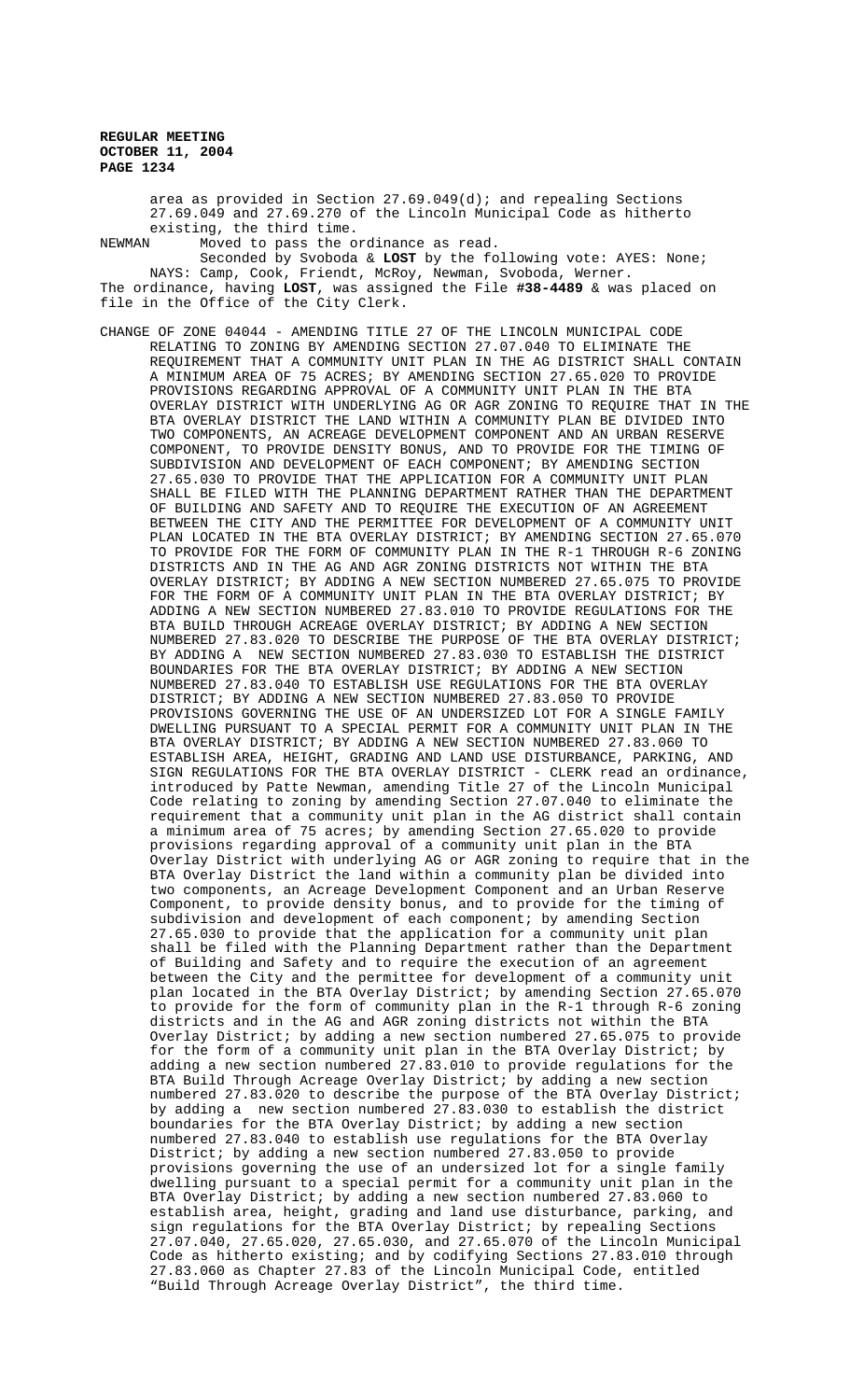NEWMAN Moved to pass the ordinance as read. Seconded by Svoboda & carried by the following vote: AYES: Camp, Cook, Friendt, McRoy, Newman, Svoboda, Werner; NAYS: None. The ordinance, being numbered **#18454**, is recorded in Ordinance Book #25.

- MISC. NO. 04008A AMENDING TITLE 26 OF THE LINCOLN MUNICIPAL CODE RELATING TO THE LAND SUBDIVISION ORDINANCE BY AMENDING SECTION 26.11.037 TO ELIMINATE THE PROVISION THAT A PRELIMINARY PLAT SHALL ONLY BE EFFECTIVE FOR A PERIOD OF TEN YEARS FROM THE DATE OF THE CITY'S APPROVAL; BY AMENDING SECTION 26.11.038 TO PROVIDE PROVISIONS REGARDING THE INSTALLMENT OR CONSTRUCTION OF UTILITIES WITHIN THE ACREAGE DEVELOPMENT COMPONENT OF A COMMUNITY UNIT PLAN LOCATED IN THE BTA OVERLAY DISTRICT; BY ADDING A NEW SECTION NUMBERED 26.15.050 TO REQUIRE A TRANSITIONAL PRELIMINARY PLAT FOR THE FUTURE CONVERSION OF THE ACREAGE DEVELOPMENT COMPONENT AND DEVELOPMENT OF THE URBAN RESERVE COMPONENT FOR COMMUNITY UNIT PLANS WITHIN THE BTA OVERLAY DISTRICT AND TO DELINEATE REQUIRED INFORMATION TO BE SHOWN ON THE TRANSITIONAL PRELIMINARY PLAT; BY ADDING A NEW SECTION NUMBERED 26.23.122 TO REQUIRE EASEMENTS AND DEDICATIONS FOR FUTURE USE OF LAND FOR STREETS AND PUBLIC UTILITIES UNDER THE FUTURE CONVERSION OF THE ACREAGE DEVELOPMENT COMPONENT OF A COMMUNITY UNIT PLAN TO BE INCLUDED AS PART OF ANY FINAL PLAT FOR THE ORIGINAL DEVELOPMENT OF THE ACREAGE DEVELOPMENT COMPONENT - PRIOR to reading:
- SVOBODA Moved to accept Substitute Motion to Amend on Bill No. 04-183. Seconded by Newman & carried by the following vote: AYES: Camp, Cook, Friendt, McRoy, Newman, Svoboda, Werner; NAYS: None.<br>NEWMAN Moved to pass the ordinance as amended. Moved to pass the ordinance as amended.

Seconded by Cook & carried by the following vote: AYES: Camp, Cook, Friendt, McRoy, Newman, Svoboda, Werner; NAYS: None.

CLERK Read an ordinance, introduced by Patte Newman, amending Title 26 of the Lincoln Municipal Code relating to the Land Subdivision ordinance by amending Section 26.11.037 to eliminate the provision that a preliminary plat shall only be effective for a period of ten years from the date of the City's approval; by amending Section 26.11.038 to provide provisions regarding the installment or construction of utilities within the Acreage Development Component of a community unit plan located in the BTA Overlay District; by adding a new section numbered 26.15.050 to require a transitional preliminary plat for the future conversion of the Acreage Development Component and development of the Urban Reserve Component for community unit plans within the BTA Overlay District and to delineate required information to be shown on the transitional preliminary plat; by adding a new section numbered 26.23.122 to require easements and dedications for future use of land for streets and public utilities under the future conversion of the Acreage Development Component of a community unit plan to be included as part of any final plat for the original development of the Acreage Development Component; and repealing Sections 26.11.037 and 26.11.038 of the Lincoln Municipal Code as hitherto existing, the third time.

The ordinance, being numbered **#18455**, is recorded in Ordinance Book #25.

MISC. NO. 04008B - AMENDING CHAPTER 26.27 OF THE LINCOLN MUNICIPAL CODE RELATING TO MINIMUM IMPROVEMENTS BY AMENDING SECTIONS 26.27.020, SIDEWALKS; 26.27.070, STREET LIGHTING; 26.27.080, LANDSCAPE SCREENS; AND 26.27.090, TREES, TO WAIVE THE REQUIREMENT FOR THE INSTALLATION OF THE FOREGOING IMPROVEMENTS FOR SUBDIVISIONS LOCATED OUTSIDE THE CITY LIMITS WHERE ALL LOTS CONTAIN AN AREA OF ONE OR MORE ACRES - CLERK read an ordinance, introduced by Patte Newman, amending Chapter 26.27 of the Lincoln Municipal Code relating to Minimum Improvements by amending Sections 26.27.020, Sidewalks; 26.27.070, Street Lighting; of the foregoing improvements for subdivisions located outside the city limits where all lots contain an area of one or more acres; and repealing Sections 26.27.020, 26.27.070, 26.27.080, and 26.27.090 of the Lincoln Municipal Code as hitherto existing, the third time.<br>NEWMAN Moved to pass the ordinance as read.

Moved to pass the ordinance as read. Seconded by Friendt & carried by the following vote: AYES: Camp, Cook, Friendt, McRoy, Newman, Svoboda, Werner; NAYS: None. The ordinance, being numbered **#18456**, is recorded in Ordinance Book #25.

MISC NO. 04011 - AMENDING THE DESIGN STANDARDS UNDER CHAPTER 2.20 - RURAL PUBLIC STREET DESIGN STANDARDS, TO REVISE THE TITLE TO RURAL PUBLIC AND INTERMEDIATE BTA PUBLIC STREET DESIGN STANDARDS; TO REVISE SECTION 1 TO INCLUDE PROVISIONS REGARDING PAVING OF PUBLIC STREETS IN AN AREA SUBJECT TO APPLICATION OF BTA BUILD THROUGH ACREAGE STANDARDS AND TO ESTABLISH DESIGN STANDARDS FOR RURAL STREETS WHICH INCLUDE ELEMENTS OF THE CITY'S DESIGN STANDARDS FOR BOTH URBAN AND RURAL PUBLIC STREETS WHICH WILL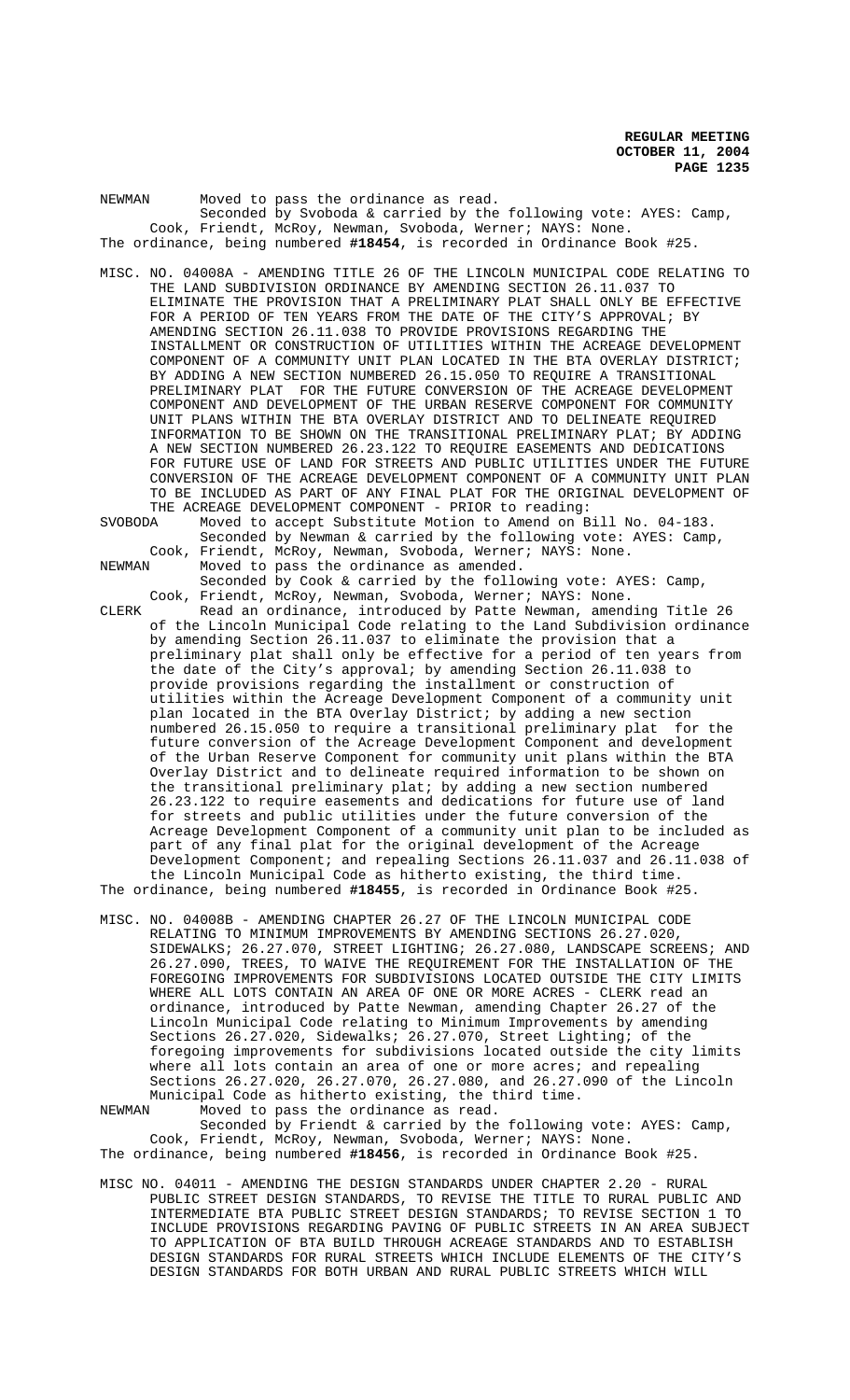ENCOURAGE ULTIMATE TRANSITION TO AN ACCEPTABLE URBAN STREET CROSS SECTION; TO REVISE SECTION 2.3 TO REQUIRE STREET ALIGNMENTS SHOWN AS BEING EXTENDED IN THE TRANSITIONAL PLAT TO BE GRADED IN SUCH A WAY AS TO ENCOURAGE THE EVENTUAL EXTENSION OF THE STREET; TO REVISE SECTION 3.1 TO REDUCE THE MINIMUM DESIGN SPEED FOR LOCAL STREETS; TO REVISE SECTION 3.2 TO CLARIFY THAT OBSTRUCTIONS SHALL NOT BE PLACED IN PUBLIC STREET RIGHT-OF-WAY AS OPPOSED TO JUST THE PUBLIC STREET; TO REVISE SECTION 3.3.2 TO MODIFY THE TABLE WHICH SETS THE MINIMUM RADII FOR VARIOUS DESIGN SPEEDS; TO REVISE SECTION 3.4.1.B. TO PROVIDE THAT THE MAXIMUM LONGITUDINAL GRADE FOR LOCAL STREETS WILL BE 7%; TO REVISE SECTION 3.4.2 TO REVISE THE TABLE FOR MINIMUM LENGTH VERTICAL CURVES NECESSARY TO PROVIDE ADEQUATE SAFE ENTERING SIGHT DISTANCE; TO REVISE SECTION 3.5 TO PROVIDE FOR A RURAL CROSS SECTION DESIGNED FOR FUTURE CONVERSION TO AN URBAN CROSS SECTION; TO DELETE SECTION 3.5.2 RELATING TO GRANULAR SURFACING; TO ADD A NEW SECTION 3.10 TO PROVIDE FOR SIDEWALKS AND PEDESTRIAN ACCOMMODATIONS, TO PROVIDE FOR THE ELECTIVE CONSTRUCTION OF SIDEWALKS IN INITIAL ACREAGE SUBDIVISIONS IN BTA DEVELOPMENTS, AND TO REQUIRE SIDEWALKS WHEN ANNEXATION OF THE SUBDIVISION AND TRANSITION TO HIGHER DENSITIES OCCURS; AND TO SUBSTITUTE A NEW FIGURE RSI AS A TYPICAL CROSS SECTION FOR RURAL STREETS IMPROVEMENTS - PRIOR to reading:

COOK Moved to amend Bill No. 04R-269.

Seconded by Friendt & carried by the following vote: AYES: Cook, Friendt, McRoy, Newman, Svoboda, Werner; NAYS: Camp.

CLERK Read the following resolution, introduced by Patte Newman, who moved its adoption:<br>A-83041 WHEREAS, the

WHEREAS, the City of Lincoln has previously adopted the City of Lincoln Design Standards by Resolution No. A-80518; and

WHEREAS, a text change to the Design Standards is necessary under Chapter 2.20 - Rural Public Street Design Standards, to revise the title to Rural Public and Intermediate BTA Public Street Design Standards; to revise Section 1 to include provisions regarding paving of public streets in an area subject to application of BTA Build Through Acreage Standards and to establish design standards for rural streets which include elements of the City's Design Standards for both Urban and Rural Public Streets which will encourage ultimate transition to an acceptable urban street cross section; to revise Section 2.3 to require street alignments shown as being extended in the transitional plat to be graded in such a way as to encourage the eventual extension of the street; to revise Section 3.1 to reduce the minimum design speed for local streets; to revise Section 3.2 to clarify that obstructions shall not be placed in public street right-of-way as opposed to just the public street; to revise Section 3.3.2 to modify the table which sets for the minimum radii for various design speeds; to revise Section 3.4.1.b. to provide that the maximum longitudinal grade for local streets will be 7%; to revise Section 3.4.2 to revise the table for minimum length vertical curves necessary to provide adequate safe entering sight distance; to revise Section 3.5 to provide for a rural cross section designed for future conversion to an urban cross section; to delete Section 3.5.2 relating to granular surfacing; to add a new Section 3.10 to provide for sidewalks and pedestrian accommodations, to provide for the elective construction of sidewalks in initial acreage subdivisions in BTA developments, and to require sidewalks when annexation of the subdivision and transition to higher densities occurs; and to substitute a new Figure RS1 as a typical cross section for rural street improvements.

NOW, THEREFORE, BE IT RESOLVED by the City Council of the City of Lincoln, Nebraska:

That Chapter 2.20 of the City of Lincoln Design Standards, adopted by the City Council on November 6, 2000 by Resolution No. A-80518, be and the same is hereby amended to read as shown on Attachment "A" which is attached hereto and incorporated herein by reference.

Introduced by Patte Newman Seconded by Friendt & carried by the following vote: AYES: Camp, Cook, Friendt, McRoy, Newman, Svoboda, Werner; NAYS: None.

CHANGE OF ZONE 04045A - AMENDING TITLE 27 OF THE LINCOLN MUNICIPAL CODE BY AMENDING SECTIONS 27.27.080(B), 27.28.090(B), 27.31.100(B), AND 27.37.070(E) TO DELETE "THE LOCATION OF PROPOSED FREE-STANDING SIGNS" FROM THE LIST OF INFORMATION TO BE INCLUDED WITH THE USE PERMIT APPLICATION IN THE O-3 OFFICE PARK DISTRICT, R-T RESIDENTIAL TRANSITION DISTRICT, B-2 PLANNED NEIGHBORHOOD BUSINESS DISTRICT, AND B-5 PLANNED REGIONAL BUSINESS DISTRICT; BY AMENDING SECTION 27.69.083 TO DELETE THE REQUIREMENT THAT THE LOCATION, SIZE AND ILLUMINATION OF ALL SIGNS BE SHOWN ON THE USE PERMIT APPLICATION AND THAT IT BE APPROVED AS PART OF SAID APPLICATION AND THAT THE SIGN BE IN KEEPING WITH THE CHARACTER OF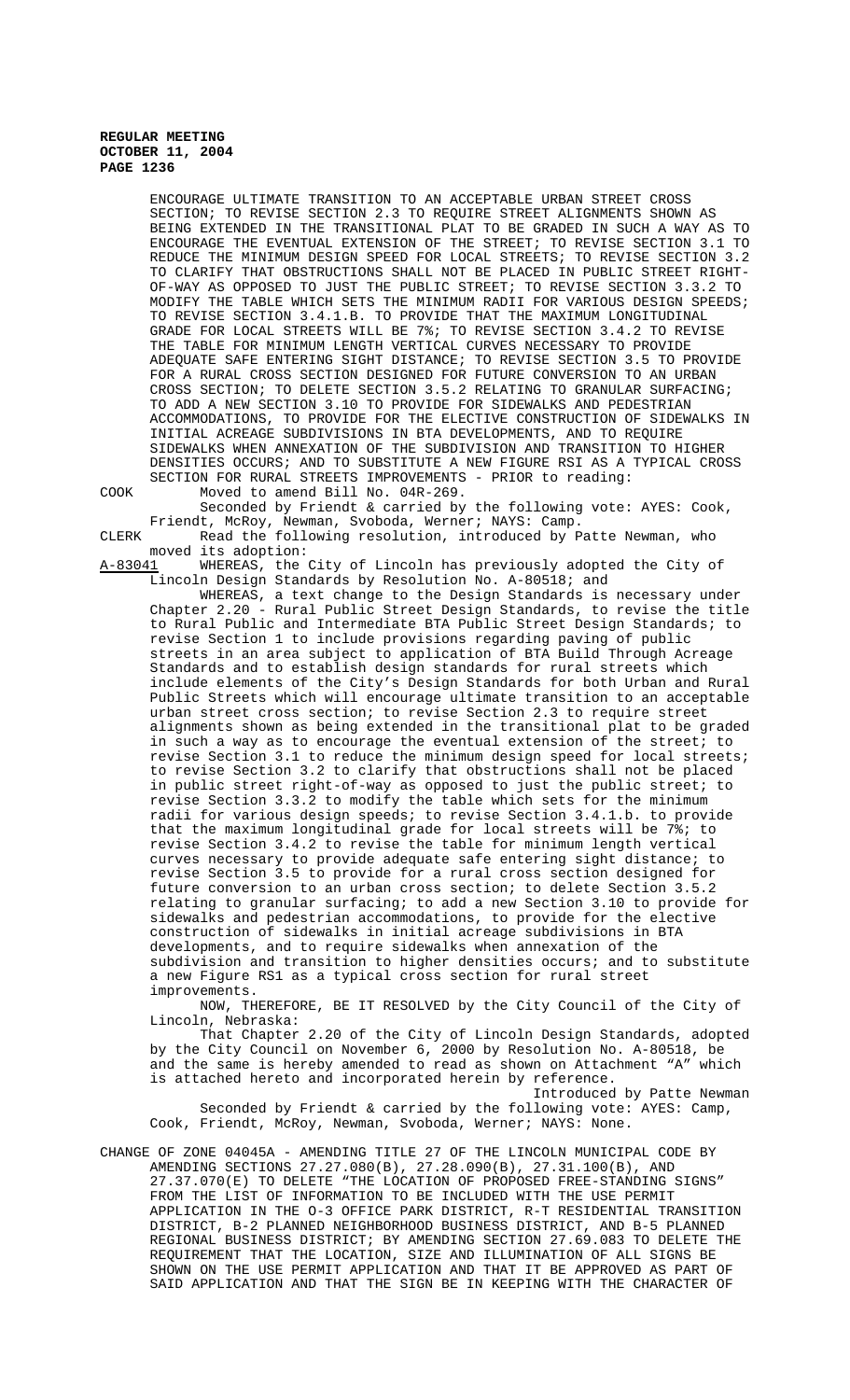THE AREA IN WHICH IT IS LOCATED; BY REPEALING SECTION 27.69.085 RELATING TO PERMITTED SIGNS IN A CORPORATE OFFICE PARK PLANNED UNIT DEVELOPMENT; BY AMENDING SECTION 27.69.160 TO ELIMINATE THE REQUIREMENT THAT THE LOCATION, SIZE AND ILLUMINATION OF SIGNS BE SHOWN ON THE SPECIAL PERMIT APPLICATION AND BE APPROVED AS PART OF SAID APPLICATION AND TO ELIMINATE THE REQUIREMENT THAT THE SIGN BE IN KEEPING WITH THE CHARACTER OF THE AREA IN WHICH IT IS LOCATED; BY AMENDING SECTION 27.69.220 TO ELIMINATE THE REQUIREMENT CONCERNING GROUND SIGNS WHEN PART OF A LANDSCAPE SCREEN APPROVED BY THE PLANNING DIRECTOR; BY AMENDING SECTION 27.70.050 TO MODIFY THE REQUIREMENTS AFTER APPROVAL OF A USE PERMIT TO ALLOW BUILDING PERMITS, CERTIFICATES OF OCCUPANCY, AND SUBDIVISION OF PROPERTY TO BE ISSUED OR APPROVED UPON SUBSTANTIAL COMPLIANCE WITH THE PLOT PLAN AS APPROVED AND TO GRANT THE PLANNING DIRECTOR THE AUTHORITY TO REVIEW AND DETERMINE IF A PROPOSAL IS IN SUBSTANTIAL CONFORMANCE WITH THE SPIRIT AND INTENT OF THE APPROVED PLAN - CLERK read an ordinance, introduced by Patte Newman, amending Title 27 of the Lincoln Municipal Code by amending Sections 27.27.080(b), 27.28.090(b), 27.31.100(b), and 27.37.070(e) to delete "the location of proposed free-standing signs" from the list of information to be included with the use permit application in the O-3 Office Park District, R-T Residential Transition District, B-2 Planned Neighborhood Business District, and B-5 Planned Regional Business District; by amending Section 27.69.083 to delete the requirement that the location, size and illumination of all signs be shown on the use permit application and that it be approved as part of said application and that the sign be in keeping with the character of the area in which it is located; by repealing Section 27.69.085 relating to permitted signs in a Corporate Office Park planned unit development; by amending Section 27.69.160 to eliminate the requirement that the location, size and illumination of signs be shown on the special permit application and be approved as part of said application and to eliminate the requirement that the sign be in keeping with the character of the area in which it is located; by amending Section 27.69.220 to eliminate the requirement concerning ground signs when part of a landscape screen approved by the Planning Director; by amending Section 27.70.050 to modify the requirements after approval of a use permit to allow building permits, certificates of occupancy, and subdivision of property to be issued or approved upon substantial compliance with the plot plan as approved and to grant the Planning Director the authority to review and determine if a proposal is in substantial conformance with the sprit and intent of the approved plan; and repealing Sections 27.27.080, 27.28.090, 27.31.100, 27.37.070, 27.69.083, 27.69.160, 27.69.220, and 27.70.050 of the Lincoln Municipal Code as hitherto existing, the third

time.<br>NEWMAN

Moved to pass the ordinance as read.

Seconded by Friendt & **LOST** by the following vote: AYES: Camp; NAYS: Cook, Friendt, McRoy, Newman, Svoboda, Werner. The ordinance, having **LOST**, was assigned the File **#38-4490** & was placed on file in the Office of the City Clerk.

- CHANGE OF ZONE 04045B AMENDING CHAPTER 27.63 OF THE LINCOLN MUNICIPAL CODE RELATING TO SPECIAL PERMITS BY AMENDING SECTIONS 27.63.010, 27.63.070, 27.63.120, 27.63.130, 27.63.170, 27.63.210, 27.63.280, 27.63.400, 27.63.420, 27.63.430, 27.63.470, 27.63.530, 27.63.570, 27.63.580, AND 27.63.590 TO MODIFY PROVISIONS WITHIN SAID SECTIONS TO ALLOW SPECIAL PERMITS TO BE APPROVED BY THE PLANNING COMMISSION RATHER THAN THE CITY COUNCIL - PRIOR to reading:
- COOK Moved to amend Bill No. 04-186. Seconded by Newman & carried by the following vote: AYES: Camp, Cook, Friendt, McRoy, Newman, Svoboda, Werner; NAYS: None. COOK Moved to place on pending. Seconded by Newman & carried by the following vote: AYES: Camp,

Cook, Friendt, McRoy, Newman, Svoboda, Werner; NAYS: None. CLERK Read an ordinance, introduced by Patte Newman, amending Chapter 27.63 of the Lincoln Municipal Code relating to special permits by amending Sections 27.63.010, 27.63.070, 27.63.120, 27.63.130, 27.63.170, 27.63.210, 27.63.280, 27.63.400, 27.63.420, 27.63.430, 27.63.470, 27.63.530, 27.63.570, 27.63.580, and 27.63.590 to modify provisions within said sections to allow special permits to be approved by the Planning Commission rather than the City Council; and repealing Sections 27.63.010, 27.63.070, 27.63.120, 27.63.130, 27.63.170, 27.63.210, 27.63.280, 27.63.400, 27.63.420, 27.63.430, 27.63.470, 27.63.530, 27.63.570, 27.63.580, and 27.63.590 of the Lincoln Municipal Code as hitherto existing, the third time.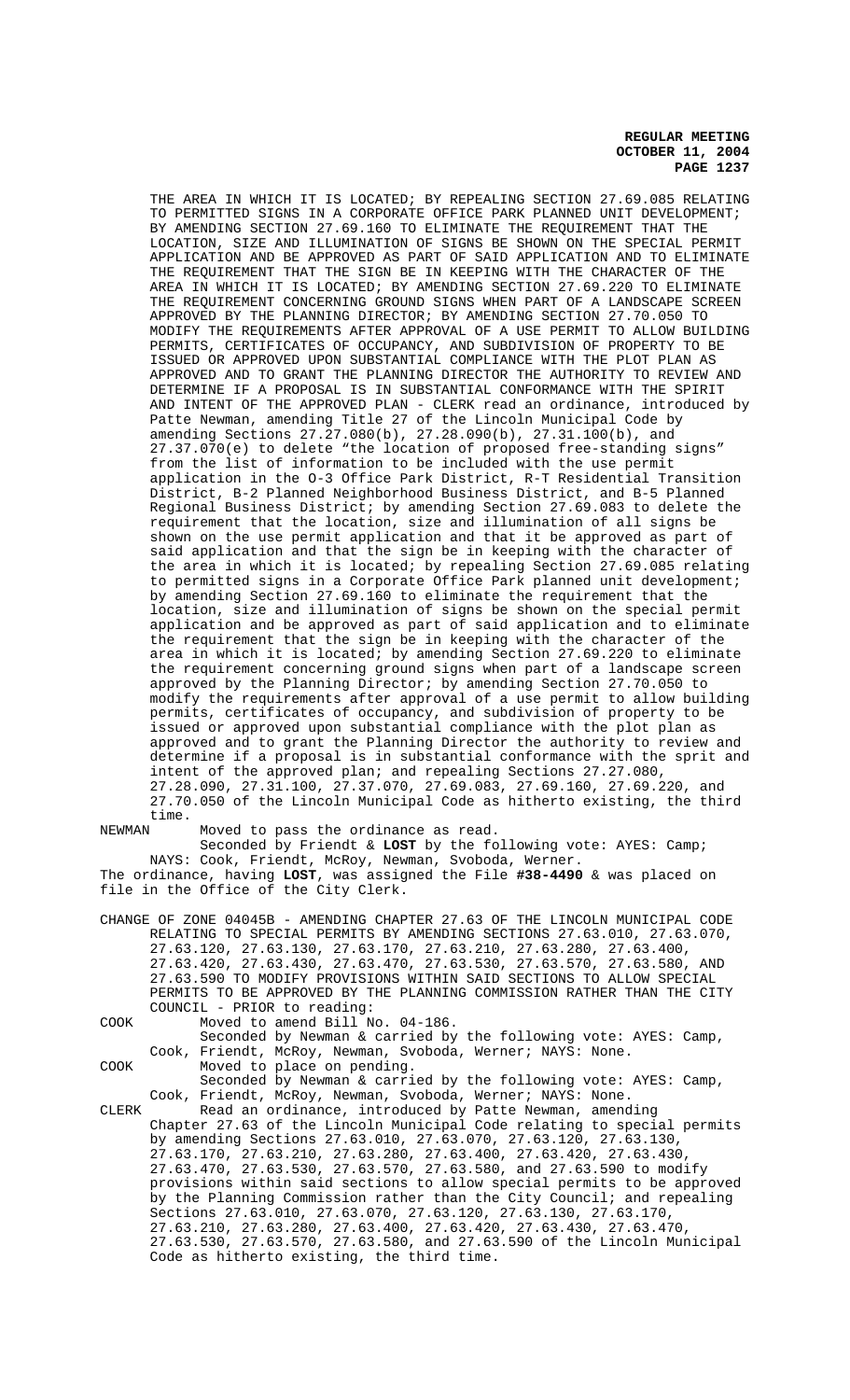- CHANGE OF ZONE 04045C AMENDING CHAPTER 27.65 OF THE LINCOLN MUNICIPAL CODE RELATING TO COMMUNITY UNIT PLANS BY AMENDING SECTION 27.65.020 TO AMEND THE GENERAL REQUIREMENTS TO GRANT THE PLANNING COMMISSION AUTHORITY TO APPROVE THE SPECIAL PERMIT AND TO ALLOW THE PLAN TO PROPOSE MODIFICATIONS TO THE HEIGHT AND AREA REGULATIONS OF THE DISTRICT IN WHICH THE COMMUNITY UNIT PLAN IS LOCATED; BY AMENDING SECTION 27.65.030 TO ELIMINATE REFERENCES TO CITY COUNCIL APPROVAL OF COMMUNITY UNIT PLANS, ESTABLISHING STANDARDS FOR THE PLANNING COMMISSION TO FOLLOW IN APPROVING OR DENYING AN APPLICATION FOR A COMMUNITY UNIT PLAN, AND PROVIDING FOR AN APPEAL FROM THE PLANNING COMMISSION'S DECISION TO THE CITY COUNCIL BY AN AGGRIEVED PARTY; BY REPEALING SECTION 27.65.040 TO ELIMINATE CITY COUNCIL FINAL ACTION ON THE APPLICATION; BY AMENDING SECTION 27.65.050 TO REVISE PROVISIONS REGARDING DEVELOPMENT OF THE COMMUNITY UNIT PLAN AFTER ITS APPROVAL; BY AMENDING SECTION 27.65.060 TO GRANT THE PLANNING DIRECTOR LIMITED AUTHORITY TO APPROVE MINOR INCREASES IN THE NUMBER OF DWELLING UNITS AND TO APPROVE MINOR INTERNAL CHANGES TO THE APPLICABLE SETBACK, YARD OR HEIGHT REQUIREMENTS WITHIN A COMMUNITY UNIT PLAN; BY AMENDING SECTION 27.65.070 TO DELETE THE NEED FOR THE CITY CLERK TO SIGN A CERTIFICATE SHOWING APPROVAL OR DISAPPROVAL BY THE CITY COUNCIL; BY AMENDING SECTION 27.65.090 TO ALLOW THE PLANNING COMMISSION TO MODIFY PARKING REQUIREMENTS UNDER SPECIFIED CONDITIONS - PRIOR to reading:
- COOK Moved to amend Bill No. 04-187.

COOK Moved to place on pending. Seconded by Newman & carried by the following vote: AYES: Cook, Friendt, McRoy, Newman, Svoboda, Werner; NAYS: Camp.

Cook, Friendt, McRoy, Newman, Svoboda, Werner; NAYS: None.

Seconded by Svoboda & carried by the following vote: AYES: Camp,

CLERK Read an ordinance, introduced by Patte Newman, amending Chapter 27.65 of the Lincoln Municipal Code relating to community unit plans by amending Section 27.65.020 to amend the general requirements to grant the Planning Commission to approve the special permit and to allow the plan to propose modifications to the height and area regulations of the district in which the community unit plan is located; by amending Section 27.65.030 to eliminate references to City Council approval of community unit plans, establishing standards for the Planning Commission to follow in approving or denying an application for a community unit plan, and providing for an appeal from the Planning Commission's decision to the City Council by an aggrieved party; by repealing Section 27.65.040 to eliminate City Council final action on the application; by amending Section 27.65.050 to revise provisions regarding development of the community unit plan after its approval; by amending Section 27.65.060 to grant the Planning Director limited authority to approve minor increases in the number of dwelling units and to approve minor internal changes to the applicable setback, yard or height requirements within a community unit plan; by amending Section 27.65.070 to delete the need for the City Clerk to sign a certificate showing approval or disapproval by the City Council; by amending Section 27.65.090 to allow the Planning Commission to modify parking requirements under specified conditions; and repealing Sections  $27.65.020$ ,  $27.65.030$ ,  $27.65.050$ , 27.65.060, 27.65.070, and 27.65.090 of the Lincoln Municipal Code as hitherto existing, the third time.

MISC. NO. 04009 - AMENDING CHAPTER 3.35 OF THE CITY OF LINCOLN DESIGN STANDARDS FOR COMMUNITY UNIT PLANS TO SIMPLIFY THE DENSITY CALCULATION AND AMEND THE CLUSTER DENSITY - PRIOR to reading: COOK Moved to place on pending.

Seconded by Newman & carried by the following vote: AYES: Cook, Friendt, McRoy, Newman, Svoboda, Werner; NAYS: Camp.

#### **MISCELLANEOUS BUSINESS**

## **PENDING -**

CAMP Moved to extend the Pending List to October 18, 2004. Seconded by Svoboda & carried by the following vote: AYES: Camp, Cook, Friendt, McRoy, Newman, Svoboda, Werner; NAYS: None.

## **UPCOMING RESOLUTIONS -**

CAMP Moved to approve the resolutions to have Public Hearing on October 18, 2004. Seconded by Svoboda & carried by the following vote: AYES: Camp, Cook, Friendt, McRoy, Newman, Svoboda, Werner; NAYS: None.